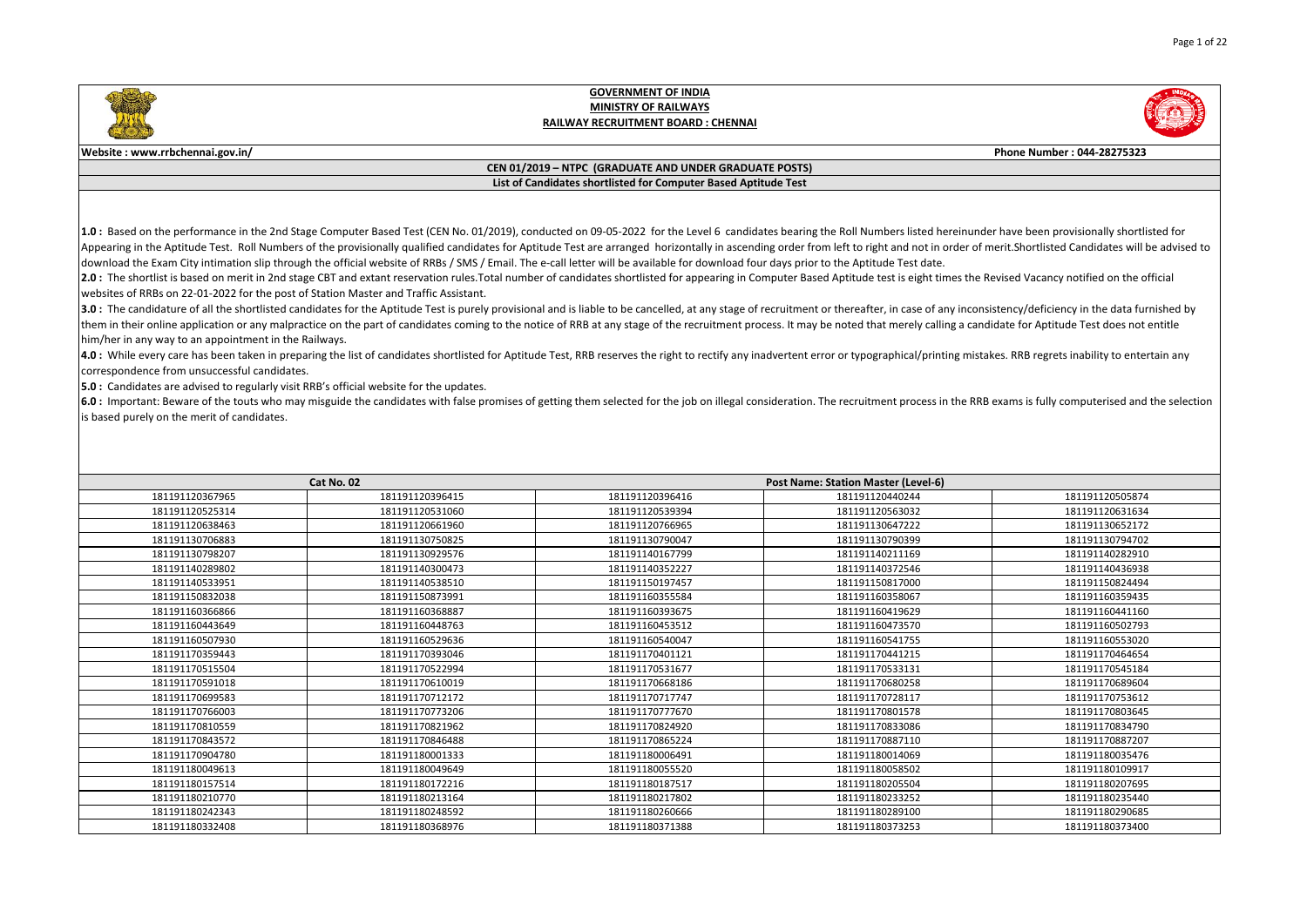



## **Website : www.rrbchennai.gov.in/ Phone Number : 044-28275323 CEN 01/2019 – NTPC (GRADUATE AND UNDER GRADUATE POSTS)** 181191180387901 181191180391672 181191180394401 181191180412172 181191180432817 181191180435160 181191180443867 181191180447302 181191180459136 181191180466452 181191180466959 181191180482315 181191180493212 181191180495652 181191180501155 181191180503752 181191180514246 181191180517767 181191180518280 181191180521057 181191180529445 181191180535032 181191180545512 181191180551622 181191180636802 181191180683637 181191180799219 181191180903925 181191180926562 | 181191190155038 | 181191190162870 | 181191190181935 | 181191190184530 181191190192086 181191190206630 181191190266298 181191190291296 181191190338606 181191190340534 181191190350623 181191190351955 181191190354716 181191190664480 181191190811427 181191190859663 181191220038966 181191220040928 181191220041626 181191220041662 181191220043234 181191220043371 181191220044516 181191220076289 181191220101275 181191220118050 181191220130125 181191220150943 181191220393351 | 181191230119036 | 181191230154204 | 181191230154204 | 181191250022806 | 181191250027540 181191250100388 181191250154013 181191250155036 181191250159360 181191250172182 181191250175310 181191250179698 181191250183029 181191250284997 181191250325412 181191250347425 181191250351168 181191250353466 181191250366727 181191250368169 181191250374181 181191250382850 181191250391801 181191250394272 181191250399399 181191250478187 181191250485954 181191250505969 181191250515473 181191250521307 181191250526791 181191250527684 181191250527685 181191250538985 181191250540983 181191250549577 181191250569561 181191260153483 181191260153884 181191260154023 181191260155150 181191260159326 181191260160877 181191260167689 181191260169297 181191260172732 181191260173654 181191260176178 181191260177876 181191260184534 181191260185908 181191260193487 181191260202604 181191260206722 181191260207384 181191260217243 181191260227514 181191260236161 181191260285818 181191260309775 181191260310931 181191260321042 181191260330805 181191260332247 181191260335919 181191260342687 181191260343115 181191260343181 181191260345909 181191260348965 181191260349395 181191260352348 181191260354749 181191260374843 181191260377368 181191260381339 181191260384011 181191260406352 181191260415899 181191260431923 181191260435177 181191260447427 181191260469553 181191260476600 181191260488285 181191260507428 181191260520960 181191260523254 181191260525577 181191260544079 181191260547034 181191270011251 181191270039414 181191270040882 181191270043872 181191270049747 181191270075287 181191270076886 | 181191270099660 | 181191270100338 | 181191270100340 | 181191270100987 181191270145467 181191270163425 181191270164085 181191270221263 181191270268874 181191270285298 181191270347616 181191270349887 181191280037814 181191280038524 181191280038819 181191280043866 181191280053854 181191280073593 181191280099275 181191280101592 181191280119656 181191280119704 181191280197172 181191280291474 181191280423268 181191280511924 181191290005043 181191290006871 181191290011139 181191290030993 181191290031430 181191290032032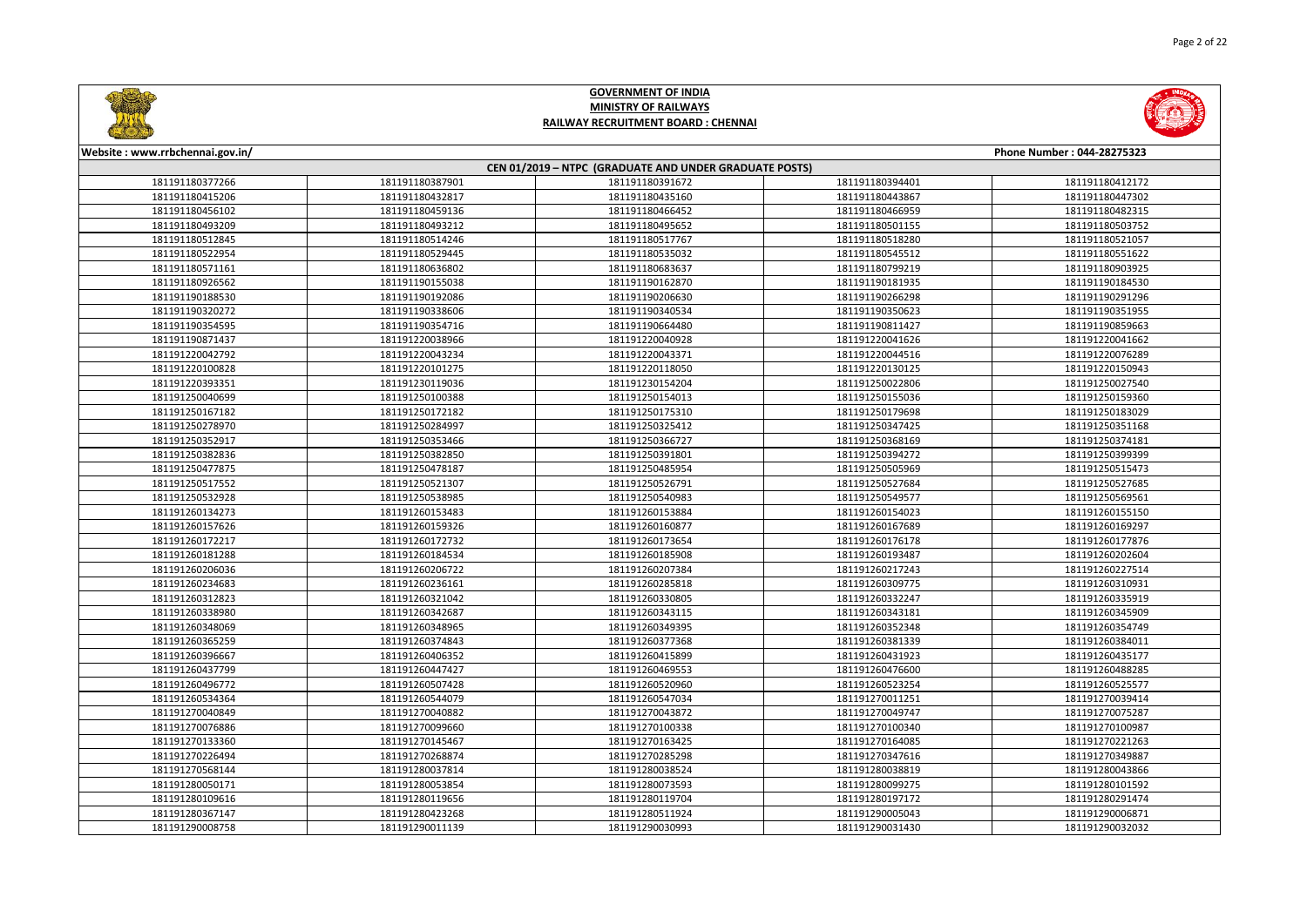

**Website : www.rrbchennai.gov.in/ Phone Number : 044-28275323**



## **CEN 01/2019 – NTPC (GRADUATE AND UNDER GRADUATE POSTS)** 181191290032482 181191290033247 181191290036594 181191290038062 181191290038384 181191290038685 181191290039059 181191290050053 181191290053752 | 181191290056755 | 181191290056755 | 181191290064189 | 181191290064614 | 1811912900546461 181191290080861 181191290089289 181191290093426 181191290093862 181191290095449 181191290098676 181191290101213 181191290105185 181191290117433 | 181191290121679 181191290125531 181191290126023 181191290130060 181191290132935 181191290139198 181191290147119 181191290147519 181191290153228 181191290154892 181191290155814 181191290156541 181191290161928 181191290162124 181191290162857 181191290163686 181191290170545 181191290174017 181191290174470 181191290175484 181191290183828 181191290194547 181191290196123 181191290197305 181191290204399 181191290204494 181191290207226 181191290207710 181191290229281 181191290234118 181191290239579 181191290240805 181191290248993 | 181191290263344 181191290268669 181191290289257 181191290290977 181191290305613 181191290314834 181191290320433 181191290320582 181191290326425 181191290332393 181191290333059 181191290334652 181191290336236 181191290339013 181191290339312 181191290339750 181191290341666 181191290344939 181191290346209 181191290346405 181191290349828 181191290350054 181191290350901 181191290359074 181191290381091 181191290385161 181191290394374 181191290396020 181191290396968 181191290397048 181191290398116 181191290398433 181191290401223 181191290405363 181191290410736 181191290411354 181191290415999 181191290418844 181191290425468 181191290426054 181191290448796 181191290450217 181191290454255 181191290458813 181191290461230 181191290469895 181191290471456 181191290472384 181191290485163 181191290488700 181191290508362 181191290508468 181191290529545 181191290534641 181191290538386 181191290556201 181191290557766 181191290563294 181191290563896 181191290566189 181191290569199 181191300075714 181191300165567 181191310275755 181191310363867 181191310544082 181192120515032 181192120583165 181192120596532 181192120599112 181192120610076 181192120611801 181192120651201 181192120661856 181192120665369 181192120669536 181192120677489 181192120679107 181192120679435 181192120686595 181192120705948 181192120706753 181192120712819 181192120716209 181192120723467 181192120727068 181192120734524 181192120734846 181192120755002 181192120757122 181192120757185 181192120764176 181192120770738 181192120777146 181192120784186 181192120798525 181192120807291 181192120812623 181192120812923 181192120816151 181192120822466 181192120825104 181192120825366 181192120826118 181192120831935 181192120833358 181192120834274 181192120856767 181192120884031 181192130578432 181192130578861 181192130583152 181192130697770 181192130718949 181192130723560 181192130742768 181192130834275 181192130836222 181192130863313 181192140171334 181192140201638 181192140203975 181192140219606 181192140224412 181192140229593 181192140231590 181192140233355 181192140264272 181192140293407 181192140320232 181192140346079 181192140351825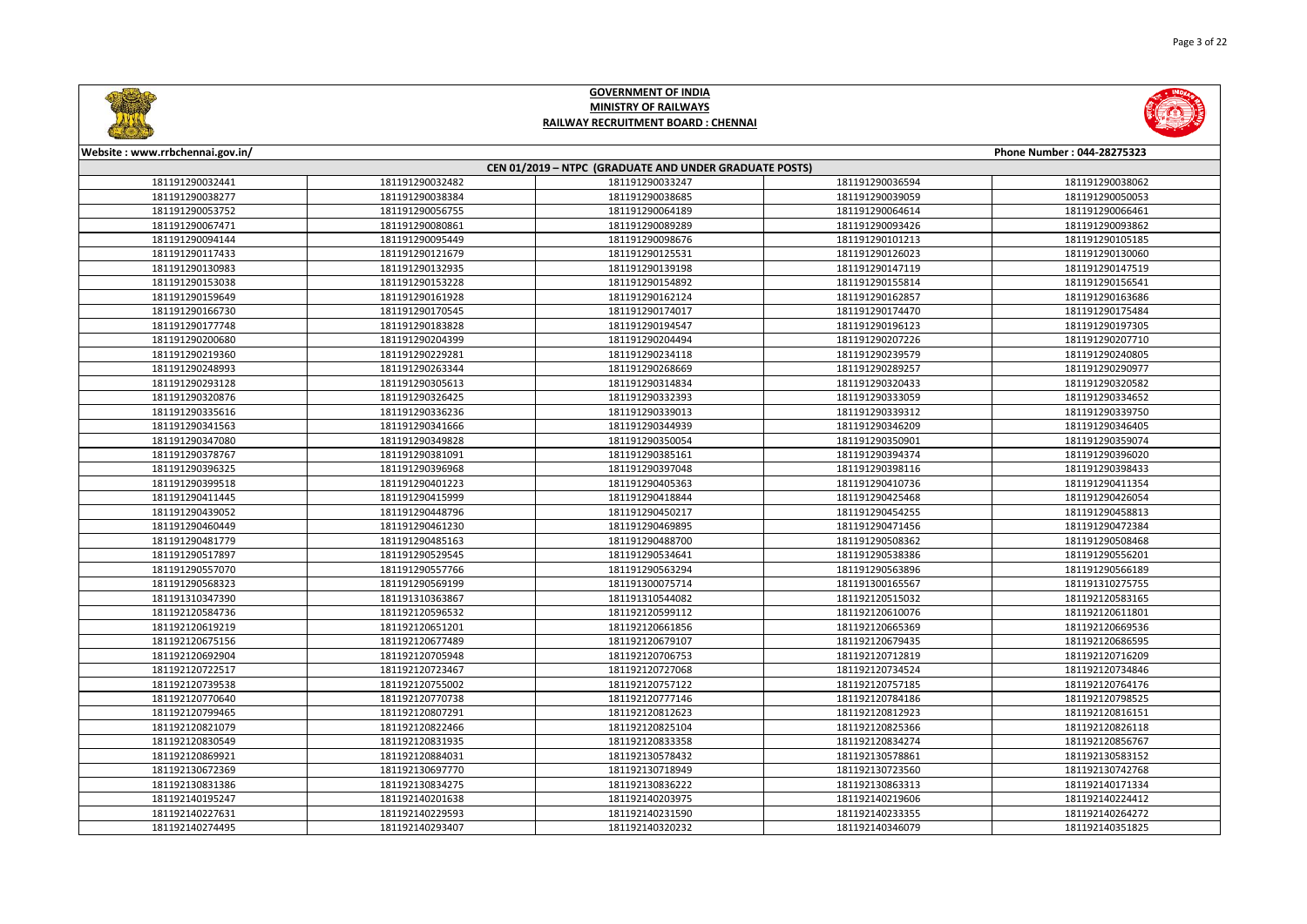



| Website: www.rrbchennai.gov.in/<br>Phone Number: 044-28275323 |                 |                                                        |                 |                 |  |
|---------------------------------------------------------------|-----------------|--------------------------------------------------------|-----------------|-----------------|--|
|                                                               |                 | CEN 01/2019 - NTPC (GRADUATE AND UNDER GRADUATE POSTS) |                 |                 |  |
| 181192140419742                                               | 181192140596691 | 181192140611726                                        | 181192140663053 | 181192140668789 |  |
| 181192140687082                                               | 181192140687304 | 181192140691796                                        | 181192150576387 | 181192150628529 |  |
| 181192150763424                                               | 181192150835750 | 181192150854280                                        | 181192160375293 | 181192160376469 |  |
| 181192160377390                                               | 181192160428330 | 181192160486644                                        | 181192160498790 | 181192160504819 |  |
| 181192160552672                                               | 181192170373975 | 181192170393320                                        | 181192170402760 | 181192170436565 |  |
| 181192170441975                                               | 181192170457776 | 181192170511130                                        | 181192170559642 | 181192170562200 |  |
| 181192170582701                                               | 181192170592021 | 181192170607503                                        | 181192170607604 | 181192170643359 |  |
| 181192170679974                                               | 181192170695351 | 181192170702655                                        | 181192170713141 | 181192170718207 |  |
| 181192170728149                                               | 181192170758126 | 181192170758130                                        | 181192170769452 | 181192170772624 |  |
| 181192170779277                                               | 181192170781749 | 181192170800178                                        | 181192170807726 | 181192170813604 |  |
| 181192170821909                                               | 181192170822413 | 181192170823477                                        | 181192170825829 | 181192170827997 |  |
| 181192170835655                                               | 181192170837017 | 181192170857271                                        | 181192170860147 | 181192170866665 |  |
| 181192170867291                                               | 181192180000808 | 181192180005348                                        | 181192180007885 | 181192180008802 |  |
| 181192180009722                                               | 181192180010705 | 181192180011701                                        | 181192180012015 | 181192180014393 |  |
| 181192180015735                                               | 181192180015789 | 181192180017503                                        | 181192180019075 | 181192180020062 |  |
| 181192180020357                                               | 181192180020914 | 181192180021952                                        | 181192180023610 | 181192180028780 |  |
| 181192180029948                                               | 181192180032312 | 181192180035149                                        | 181192180038151 | 181192180057539 |  |
| 181192180057874                                               | 181192180059625 | 181192180063136                                        | 181192180064491 | 181192180064811 |  |
| 181192180065131                                               | 181192180066293 | 181192180067232                                        | 181192180068293 | 181192180068857 |  |
| 181192180071785                                               | 181192180079924 | 181192180080060                                        | 181192180082502 | 181192180085039 |  |
| 181192180091820                                               | 181192180092191 | 181192180092351                                        | 181192180104377 | 181192180113017 |  |
| 181192180115583                                               | 181192180120691 | 181192180123428                                        | 181192180123458 | 181192180128117 |  |
| 181192180129349                                               | 181192180130811 | 181192180130917                                        | 181192180138698 | 181192180139351 |  |
| 181192180147648                                               | 181192180153598 | 181192180198028                                        | 181192180199519 | 181192180200956 |  |
| 181192180200971                                               | 181192180201641 | 181192180209707                                        | 181192180210701 | 181192180211472 |  |
| 181192180212423                                               | 181192180212901 | 181192180213494                                        | 181192180213810 | 181192180216603 |  |
| 181192180217376                                               | 181192180217783 | 181192180220800                                        | 181192180225380 | 181192180225568 |  |
| 181192180229006                                               | 181192180229798 | 181192180234291                                        | 181192180234854 | 181192180234887 |  |
| 181192180238892                                               | 181192180240682 | 181192180241403                                        | 181192180248635 | 181192180252211 |  |
| 181192180254030                                               | 181192180256255 | 181192180256767                                        | 181192180263174 | 181192180265483 |  |
| 181192180268229                                               | 181192180269705 | 181192180275497                                        | 181192180278698 | 181192180279682 |  |
| 181192180279925                                               | 181192180280017 | 181192180280874                                        | 181192180281882 | 181192180283146 |  |
| 181192180283270                                               | 181192180286604 | 181192180292626                                        | 181192180294831 | 181192180297815 |  |
| 181192180297857                                               | 181192180299141 | 181192180299326                                        | 181192180304150 | 181192180304541 |  |
| 181192180304553                                               | 181192180306784 | 181192180307298                                        | 181192180309706 | 181192180311949 |  |
| 181192180314314                                               | 181192180318793 | 181192180318951                                        | 181192180341864 | 181192180347084 |  |
| 181192180362560                                               | 181192180365682 | 181192180365878                                        | 181192180371215 | 181192180374461 |  |
| 181192180375602                                               | 181192180379210 | 181192180388826                                        | 181192180390788 | 181192180390807 |  |
| 181192180395833                                               | 181192180407426 | 181192180408995                                        | 181192180409346 | 181192180409811 |  |
| 181192180412118                                               | 181192180415011 | 181192180415386                                        | 181192180424391 | 181192180424761 |  |
| 181192180426324                                               | 181192180427047 | 181192180432706                                        | 181192180435952 | 181192180440667 |  |
| 181192180440861                                               | 181192180441481 | 181192180447639                                        | 181192180459956 | 181192180478928 |  |
| 181192180479828                                               | 181192180480077 | 181192180483667                                        | 181192180485373 | 181192180488871 |  |
| 181192180492001                                               | 181192180493904 | 181192180495350                                        | 181192180500125 | 181192180502861 |  |
| 181192180505326                                               | 181192180509478 | 181192180510744                                        | 181192180522076 | 181192180522321 |  |
| 181192180523287                                               | 181192180524674 | 181192180529230                                        | 181192180546352 | 181192180553655 |  |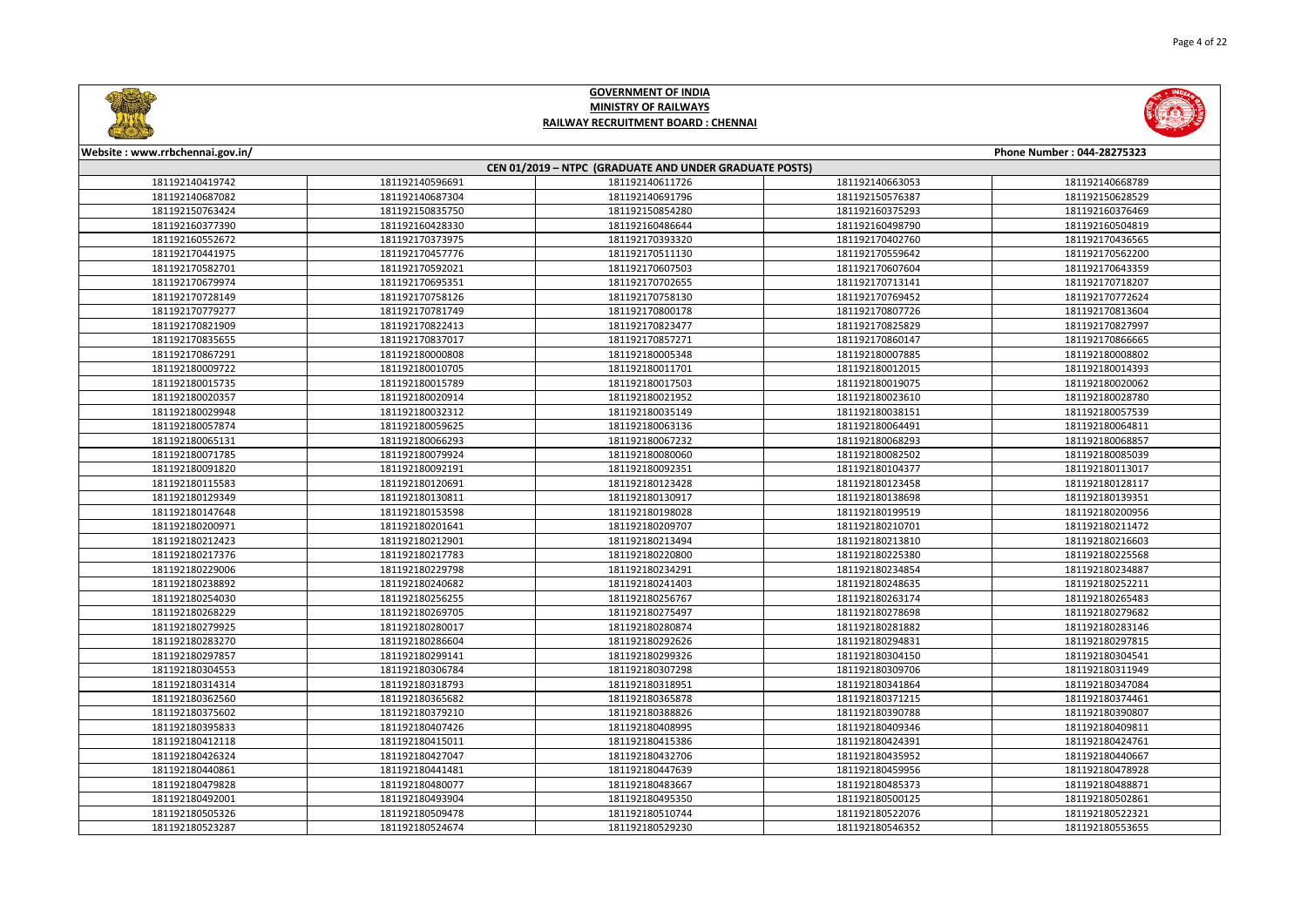



| Website: www.rrbchennai.gov.in/                        |                 |                 |                 | Phone Number: 044-28275323 |  |
|--------------------------------------------------------|-----------------|-----------------|-----------------|----------------------------|--|
| CEN 01/2019 - NTPC (GRADUATE AND UNDER GRADUATE POSTS) |                 |                 |                 |                            |  |
| 181192180556789                                        | 181192180557567 | 181192180562390 | 181192180572811 | 181192180578524            |  |
| 181192180586790                                        | 181192180595640 | 181192180602246 | 181192180606019 | 181192180620800            |  |
| 181192180622018                                        | 181192180646166 | 181192180648607 | 181192180654379 | 181192180662478            |  |
| 181192180668927                                        | 181192180682206 | 181192180714316 | 181192180715787 | 181192180747204            |  |
| 181192180750865                                        | 181192180764819 | 181192180768893 | 181192180778481 | 181192180780529            |  |
| 181192180792495                                        | 181192180812713 | 181192180814523 | 181192180818604 | 181192180823209            |  |
| 181192180836952                                        | 181192180859879 | 181192180866960 | 181192180867485 | 181192180878506            |  |
| 181192180885128                                        | 181192180888406 | 181192180913957 | 181192180918360 | 181192180920113            |  |
| 181192180924510                                        | 181192180924592 | 181192180925214 | 181192190164006 | 181192190172823            |  |
| 181192190201661                                        | 181192190204021 | 181192190290551 | 181192190307761 | 181192190353402            |  |
| 181192190389818                                        | 181192210730368 | 181192210736778 | 181192210767179 | 181192210768866            |  |
| 181192220023221                                        | 181192220027197 | 181192220032122 | 181192220037515 | 181192220039462            |  |
| 181192220039499                                        | 181192220039565 | 181192220039606 | 181192220041226 | 181192220042168            |  |
| 181192220042277                                        | 181192220042424 | 181192220042809 | 181192220043503 | 181192220043992            |  |
| 181192220044702                                        | 181192220044995 | 181192220045243 | 181192220045291 | 181192220047158            |  |
| 181192220047397                                        | 181192220072138 | 181192220073431 | 181192220074085 | 181192220074397            |  |
| 181192220074476                                        | 181192220075468 | 181192220075857 | 181192220076046 | 181192220076159            |  |
| 181192220076706                                        | 181192220076739 | 181192220076752 | 181192220076835 | 181192220077455            |  |
| 181192220078339                                        | 181192220098589 | 181192220099504 | 181192220100630 | 181192220100920            |  |
| 181192220101058                                        | 181192220101161 | 181192220101335 | 181192220101391 | 181192220101633            |  |
| 181192220102542                                        | 181192220104050 | 181192220117867 | 181192220118101 | 181192220118127            |  |
| 181192220118128                                        | 181192220118381 | 181192220119567 | 181192220120265 | 181192220132237            |  |
| 181192220134339                                        | 181192220134346 | 181192220134420 | 181192220134611 | 181192220134708            |  |
| 181192220134917                                        | 181192220135260 | 181192220135575 | 181192220135735 | 181192220135968            |  |
| 181192220149390                                        | 181192220149567 | 181192220149591 | 181192220150224 | 181192220150353            |  |
| 181192220150379                                        | 181192220150484 | 181192220151009 | 181192220151692 | 181192220151917            |  |
| 181192220155215                                        | 181192230153995 | 181192230524010 | 181192240040976 | 181192240041807            |  |
| 181192240133065                                        | 181192250098845 | 181192250100143 | 181192250170794 | 181192250174160            |  |
| 181192250178354                                        | 181192250187999 | 181192250206654 | 181192250377952 | 181192250383793            |  |
| 181192250399887                                        | 181192250419295 | 181192250453024 | 181192250463041 | 181192250468204            |  |
| 181192250472222                                        | 181192250475593 | 181192250485153 | 181192250498841 | 181192250531073            |  |
| 181192250532614                                        | 181192250535838 | 181192250549447 | 181192250549451 | 181192250550170            |  |
| 181192250550942                                        | 181192250559427 | 181192250564169 | 181192250570784 | 181192250571026            |  |
| 181192260152635                                        | 181192260153733 | 181192260155921 | 181192260157397 | 181192260158667            |  |
| 181192260163138                                        | 181192260164599 | 181192260167209 | 181192260173990 | 181192260176943            |  |
| 181192260177359                                        | 181192260179028 | 181192260183395 | 181192260184425 | 181192260198706            |  |
| 181192260200883                                        | 181192260204273 | 181192260204378 | 181192260205424 | 181192260274545            |  |
| 181192260278627                                        | 181192260280031 | 181192260281614 | 181192260287618 | 181192260289497            |  |
| 181192260290211                                        | 181192260290268 | 181192260307174 | 181192260310348 | 181192260317880            |  |
| 181192260325743                                        | 181192260336466 | 181192260337470 | 181192260338648 | 181192260340013            |  |
| 181192260340579                                        | 181192260342513 | 181192260343582 | 181192260344932 | 181192260346421            |  |
| 181192260347051                                        | 181192260348922 | 181192260349826 | 181192260351504 | 181192260351796            |  |
| 181192260352007                                        | 181192260353195 | 181192260353331 | 181192260353653 | 181192260357986            |  |
| 181192260360468                                        | 181192260363806 | 181192260375989 | 181192260376852 | 181192260391806            |  |
| 181192260391939                                        | 181192260432105 | 181192260460852 | 181192260463036 | 181192260477866            |  |
| 181192260485977                                        | 181192260490250 | 181192260499727 | 181192260507423 | 181192260512464            |  |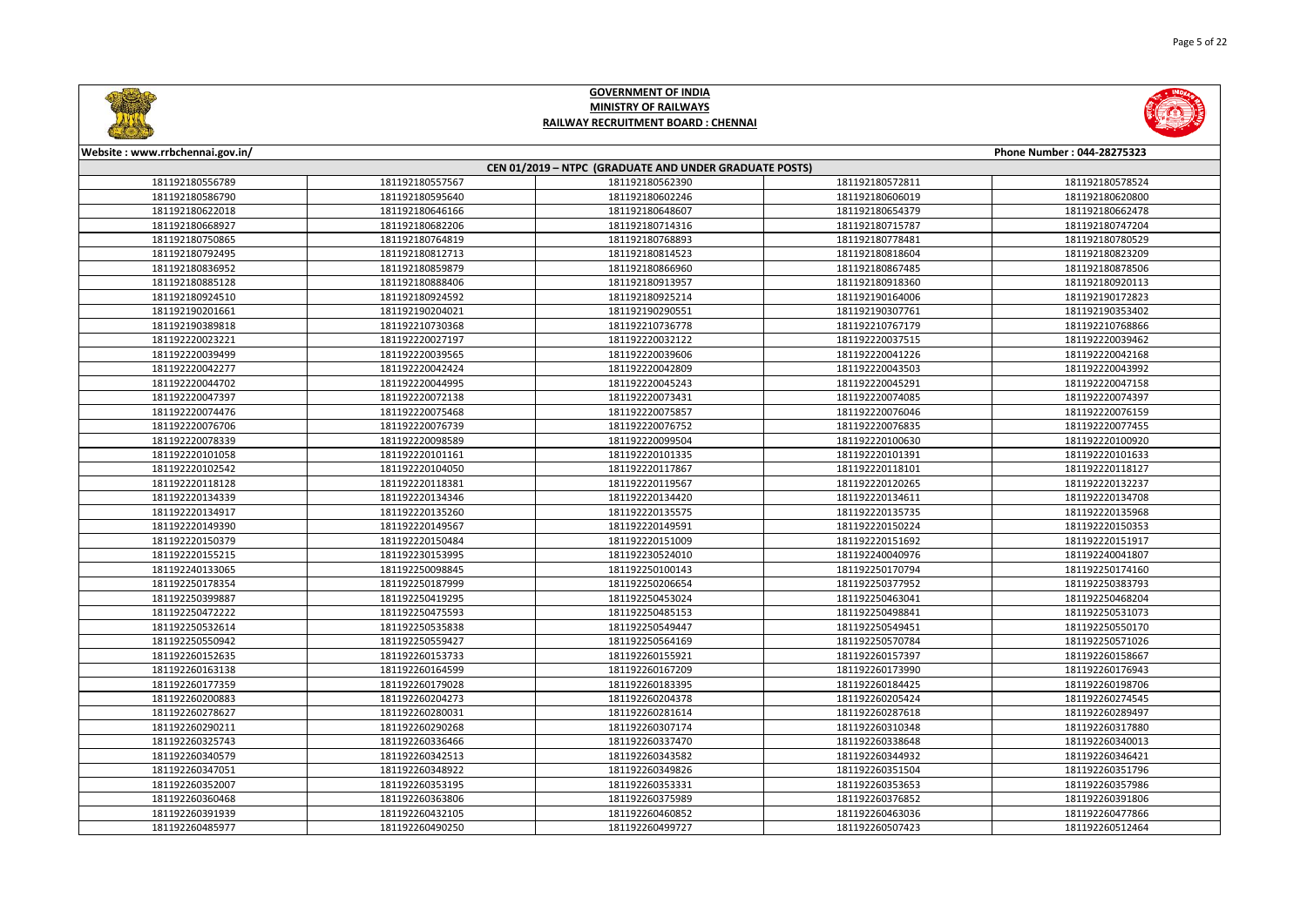



| Phone Number: 044-28275323<br>Website: www.rrbchennai.gov.in/ |                 |                 |                 |                 |  |
|---------------------------------------------------------------|-----------------|-----------------|-----------------|-----------------|--|
| CEN 01/2019 - NTPC (GRADUATE AND UNDER GRADUATE POSTS)        |                 |                 |                 |                 |  |
| 181192260514421                                               | 181192260518695 | 181192260525669 | 181192260529053 | 181192260532467 |  |
| 181192260545141                                               | 181192260550374 | 181192260568039 | 181192260568265 | 181192260569022 |  |
| 181192260569472                                               | 181192270038299 | 181192270039948 | 181192270073562 | 181192270074425 |  |
| 181192270077651                                               | 181192270101442 | 181192270134352 | 181192270148440 | 181192270150916 |  |
| 181192270155508                                               | 181192270204554 | 181192270205392 | 181192270226016 | 181192270259201 |  |
| 181192270266743                                               | 181192270276273 | 181192270311111 | 181192270320430 | 181192270322752 |  |
| 181192270335210                                               | 181192270339143 | 181192270339660 | 181192270343510 | 181192270346695 |  |
| 181192270350758                                               | 181192270363873 | 181192270440795 | 181192270547162 | 181192280000693 |  |
| 181192280041652                                               | 181192280041723 | 181192280043278 | 181192280048636 | 181192280064759 |  |
| 181192280072353                                               | 181192280073976 | 181192280074014 | 181192280074697 | 181192280078942 |  |
| 181192280078943                                               | 181192280079237 | 181192280079657 | 181192280099547 | 181192280100254 |  |
| 181192280102840                                               | 181192280115569 | 181192280118398 | 181192280118417 | 181192280118690 |  |
| 181192280118750                                               | 181192280135162 | 181192280135688 | 181192280141161 | 181192280150155 |  |
| 181192280151081                                               | 181192280151658 | 181192280162740 | 181192280200479 | 181192280202268 |  |
| 181192280209174                                               | 181192280249069 | 181192280266905 | 181192280283788 | 181192280290548 |  |
| 181192280293559                                               | 181192280296466 | 181192280374439 | 181192280380002 | 181192280593158 |  |
| 181192280633097                                               | 181192280650632 | 181192280651832 | 181192280661047 | 181192280669240 |  |
| 181192280732997                                               | 181192280740676 | 181192280767222 | 181192280780560 | 181192280793551 |  |
| 181192280802700                                               | 181192280806903 | 181192280827460 | 181192280845664 | 181192280850401 |  |
| 181192280861031                                               | 181192290003618 | 181192290004494 | 181192290007186 | 181192290007608 |  |
| 181192290008655                                               | 181192290009731 | 181192290010752 | 181192290011294 | 181192290013939 |  |
| 181192290014573                                               | 181192290014957 | 181192290017528 | 181192290018213 | 181192290018369 |  |
| 181192290019657                                               | 181192290019980 | 181192290029178 | 181192290033041 | 181192290033875 |  |
| 181192290038835                                               | 181192290041767 | 181192290049593 | 181192290053114 | 181192290053276 |  |
| 181192290055673                                               | 181192290057715 | 181192290064493 | 181192290065306 | 181192290072841 |  |
| 181192290073503                                               | 181192290080116 | 181192290083201 | 181192290084263 | 181192290089410 |  |
| 181192290100848                                               | 181192290109357 | 181192290113041 | 181192290128046 | 181192290131358 |  |
| 181192290132308                                               | 181192290132325 | 181192290133172 | 181192290134729 | 181192290134739 |  |
| 181192290139809                                               | 181192290140366 | 181192290141309 | 181192290141446 | 181192290143566 |  |
| 181192290145682                                               | 181192290145966 | 181192290148707 | 181192290157422 | 181192290166926 |  |
| 181192290183865                                               | 181192290208750 | 181192290213621 | 181192290214187 | 181192290218153 |  |
| 181192290219646                                               | 181192290220840 | 181192290222658 | 181192290226229 | 181192290226486 |  |
| 181192290228985                                               | 181192290229360 | 181192290230883 | 181192290231637 | 181192290232380 |  |
| 181192290246759                                               | 181192290252354 | 181192290255815 | 181192290257138 | 181192290257599 |  |
| 181192290257881                                               | 181192290259778 | 181192290260332 | 181192290271195 | 181192290273010 |  |
| 181192290274705                                               | 181192290281325 | 181192290281419 | 181192290282309 | 181192290297757 |  |
| 181192290311874                                               | 181192290318588 | 181192290321064 | 181192290330873 | 181192290337467 |  |
| 181192290350185                                               | 181192290375550 | 181192290388451 | 181192290390990 | 181192290397891 |  |
| 181192290404483                                               | 181192290407396 | 181192290414409 | 181192290421004 | 181192290422509 |  |
| 181192290423629                                               | 181192290424101 | 181192290430234 | 181192290431457 | 181192290434048 |  |
| 181192290434123                                               | 181192290434858 | 181192290436103 | 181192290438867 | 181192290448180 |  |
| 181192290449644                                               | 181192290454943 | 181192290455336 | 181192290457497 | 181192290465171 |  |
| 181192290467139                                               | 181192290467790 | 181192290470003 | 181192290471081 | 181192290474690 |  |
| 181192290475950                                               | 181192290476352 | 181192290478941 | 181192290483681 | 181192290484245 |  |
| 181192290485031                                               | 181192290485404 | 181192290486994 | 181192290491374 | 181192290491936 |  |
| 181192290491976                                               | 181192290494061 | 181192290495764 | 181192290502188 | 181192290503508 |  |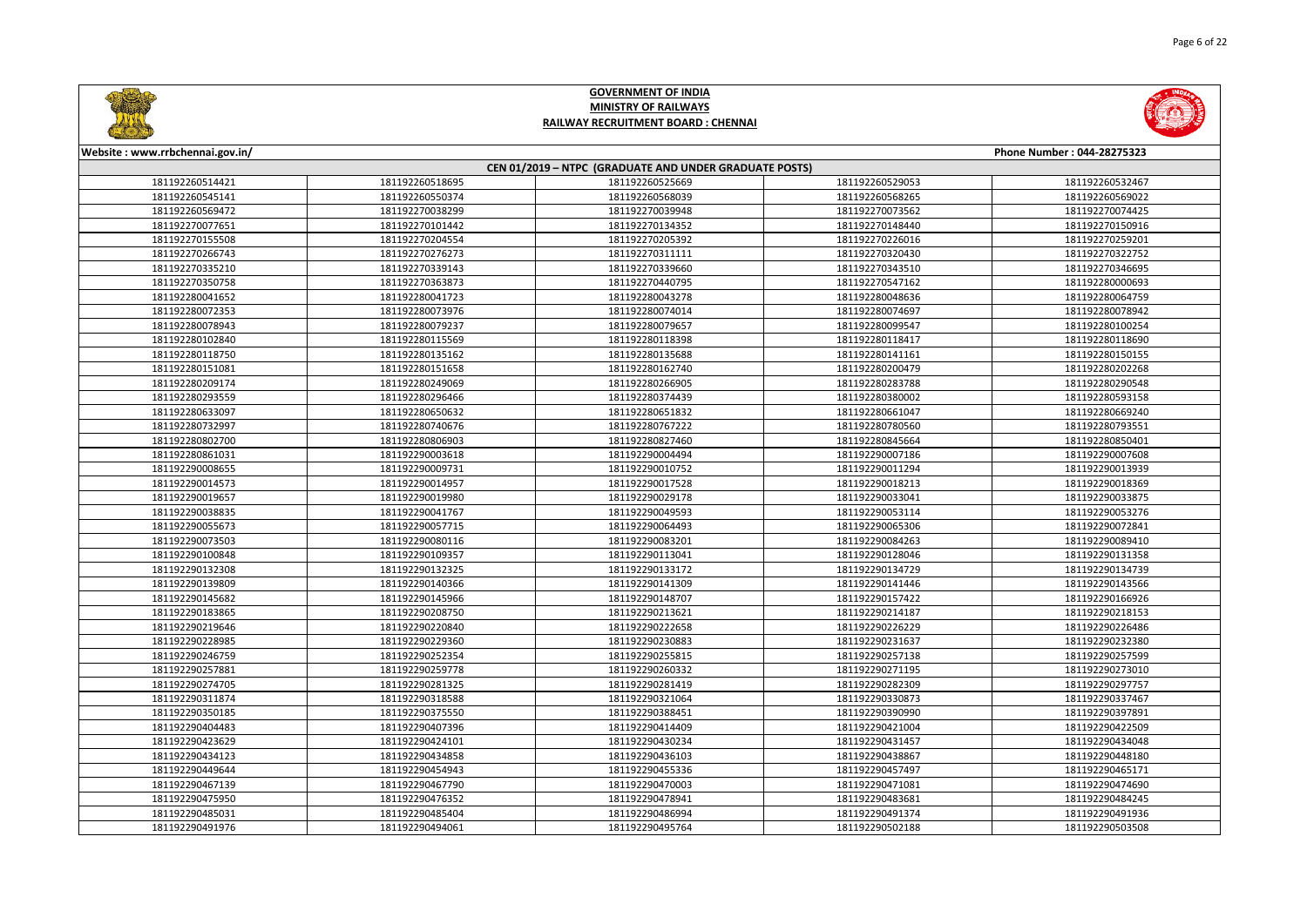



| Website : www.rrbchennai.gov.in/                       |                 |                 |                 | Phone Number: 044-28275323 |  |
|--------------------------------------------------------|-----------------|-----------------|-----------------|----------------------------|--|
| CEN 01/2019 - NTPC (GRADUATE AND UNDER GRADUATE POSTS) |                 |                 |                 |                            |  |
| 181192290509740                                        | 181192290510822 | 181192290513268 | 181192290515188 | 181192290519941            |  |
| 181192290522001                                        | 181192290522370 | 181192290523500 | 181192290526918 | 181192290528028            |  |
| 181192290528690                                        | 181192290529627 | 181192290530515 | 181192290531966 | 181192290535099            |  |
| 181192290536682                                        | 181192290544110 | 181192290547886 | 181192290547977 | 181192290549585            |  |
| 181192290550921                                        | 181192290553914 | 181192290556536 | 181192290556761 | 181192290557175            |  |
| 181192290563160                                        | 181192290620523 | 181192290622002 | 181192290692182 | 181192290729662            |  |
| 181192290746580                                        | 181192290775487 | 181192290800980 | 181192290810034 | 181192290820121            |  |
| 181192290844255                                        | 181192290865151 | 181192290900501 | 181192290905823 | 181192290920171            |  |
| 181192290921925                                        | 181192290924531 | 181192290925927 | 181192290928027 | 181192290928777            |  |
| 181192300034114                                        | 181192300044882 | 181192300077570 | 181192300080703 | 181192300133783            |  |
| 181192310043005                                        | 181192310344454 | 181192310381307 | 181192310528314 | 181192310532675            |  |
| 181193120356057                                        | 181193120356142 | 181193120358695 | 181193120358777 | 181193120359366            |  |
| 181193120360283                                        | 181193120362127 | 181193120362991 | 181193120364310 | 181193120364835            |  |
| 181193120365291                                        | 181193120365468 | 181193120366575 | 181193120366583 | 181193120366587            |  |
| 181193120366632                                        | 181193120367689 | 181193120367864 | 181193120367951 | 181193120367985            |  |
| 181193120369157                                        | 181193120369166 | 181193120372240 | 181193120372249 | 181193120372306            |  |
| 181193120372310                                        | 181193120373124 | 181193120374867 | 181193120374883 | 181193120375957            |  |
| 181193120376261                                        | 181193120376263 | 181193120376306 | 181193120376790 | 181193120376793            |  |
| 181193120376905                                        | 181193120377328 | 181193120380179 | 181193120381278 | 181193120381466            |  |
| 181193120381483                                        | 181193120381587 | 181193120384766 | 181193120387021 | 181193120388188            |  |
| 181193120394686                                        | 181193120394689 | 181193120394700 | 181193120394716 | 181193120394748            |  |
| 181193120394809                                        | 181193120394857 | 181193120396503 | 181193120396532 | 181193120396547            |  |
| 181193120399449                                        | 181193120399640 | 181193120400154 | 181193120400166 | 181193120400953            |  |
| 181193120400962                                        | 181193120402418 | 181193120404017 | 181193120405135 | 181193120405173            |  |
| 181193120405176                                        | 181193120406686 | 181193120407159 | 181193120407182 | 181193120408296            |  |
| 181193120408374                                        | 181193120408427 | 181193120409091 | 181193120409092 | 181193120409502            |  |
| 181193120409601                                        | 181193120409633 | 181193120412336 | 181193120412461 | 181193120412721            |  |
| 181193120412884                                        | 181193120412926 | 181193120415851 | 181193120415858 | 181193120416131            |  |
| 181193120416227                                        | 181193120418063 | 181193120418442 | 181193120418484 | 181193120419427            |  |
| 181193120419442                                        | 181193120422083 | 181193120423855 | 181193120423937 | 181193120425566            |  |
| 181193120431736                                        | 181193120432114 | 181193120433194 | 181193120434288 | 181193120437317            |  |
| 181193120437796                                        | 181193120437822 | 181193120438274 | 181193120438644 | 181193120438784            |  |
| 181193120438953                                        | 181193120438974 | 181193120439708 | 181193120440664 | 181193120442639            |  |
| 181193120442760                                        | 181193120442877 | 181193120444185 | 181193120445850 | 181193120446374            |  |
| 181193120446383                                        | 181193120446504 | 181193120446543 | 181193120446557 | 181193120446563            |  |
| 181193120448160                                        | 181193120448163 | 181193120448605 | 181193120448639 | 181193120449897            |  |
| 181193120449898                                        | 181193120451387 | 181193120451718 | 181193120451899 | 181193120453311            |  |
| 181193120453393                                        | 181193120457113 | 181193120457365 | 181193120458585 | 181193120462398            |  |
| 181193120463932                                        | 181193120465132 | 181193120465465 | 181193120467383 | 181193120469426            |  |
| 181193120471294                                        | 181193120472898 | 181193120473268 | 181193120473277 | 181193120473420            |  |
| 181193120473661                                        | 181193120474332 | 181193120474997 | 181193120475229 | 181193120475754            |  |
| 181193120476207                                        | 181193120478118 | 181193120479014 | 181193120479430 | 181193120479621            |  |
| 181193120479686                                        | 181193120479760 | 181193120479898 | 181193120480450 | 181193120480655            |  |
| 181193120482954                                        | 181193120482960 | 181193120483093 | 181193120483323 | 181193120486127            |  |
| 181193120486567                                        | 181193120487443 | 181193120487645 | 181193120488497 | 181193120488554            |  |
| 181193120488654                                        | 181193120489322 | 181193120489324 | 181193120489327 | 181193120489387            |  |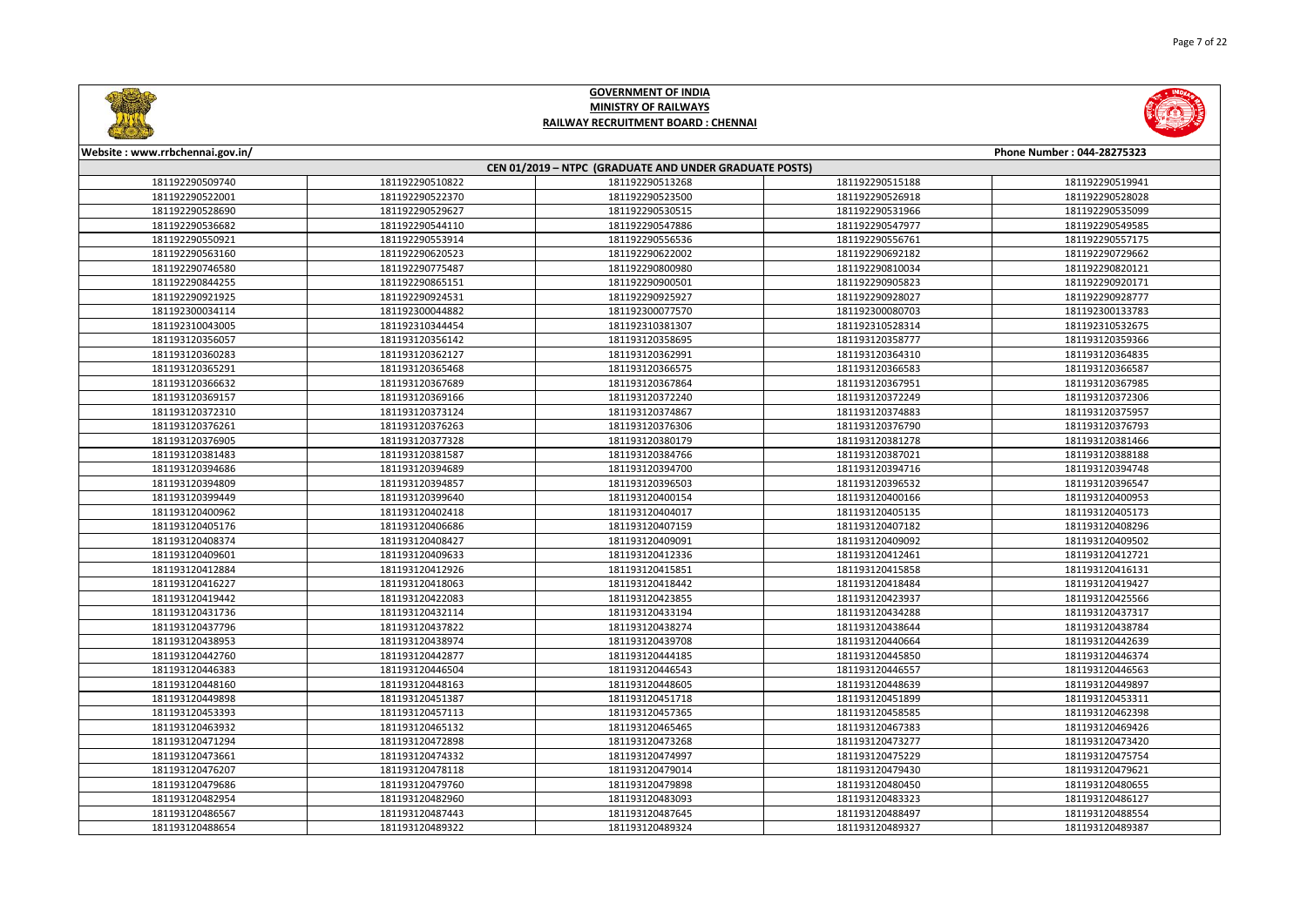



| Website: www.rrbchennai.gov.in/                        |                 |                 |                 | Phone Number: 044-28275323 |  |
|--------------------------------------------------------|-----------------|-----------------|-----------------|----------------------------|--|
| CEN 01/2019 - NTPC (GRADUATE AND UNDER GRADUATE POSTS) |                 |                 |                 |                            |  |
| 181193120489397                                        | 181193120489451 | 181193120489452 | 181193120489460 | 181193120489481            |  |
| 181193120489539                                        | 181193120489554 | 181193120489692 | 181193120489735 | 181193120489750            |  |
| 181193120489788                                        | 181193120490120 | 181193120490310 | 181193120490412 | 181193120490749            |  |
| 181193120491011                                        | 181193120492796 | 181193120497427 | 181193120498521 | 181193120498589            |  |
| 181193120498873                                        | 181193120499008 | 181193120499059 | 181193120499536 | 181193120499779            |  |
| 181193120500359                                        | 181193120500389 | 181193120501013 | 181193120501686 | 181193120502301            |  |
| 181193120506359                                        | 181193120510306 | 181193120512480 | 181193120515509 | 181193120516714            |  |
| 181193120517376                                        | 181193120518735 | 181193120520680 | 181193120522640 | 181193120522906            |  |
| 181193120525643                                        | 181193120527315 | 181193120529069 | 181193120532157 | 181193120532632            |  |
| 181193120532842                                        | 181193120533179 | 181193120533313 | 181193120533927 | 181193120534680            |  |
| 181193120534728                                        | 181193120535054 | 181193120535611 | 181193120536147 | 181193120536521            |  |
| 181193120539479                                        | 181193120540966 | 181193120541907 | 181193120542235 | 181193120542237            |  |
| 181193120542277                                        | 181193120544010 | 181193120544928 | 181193120544997 | 181193120545647            |  |
| 181193120545649                                        | 181193120545849 | 181193120545897 | 181193120546251 | 181193120546556            |  |
| 181193120546998                                        | 181193120548271 | 181193120548556 | 181193120548924 | 181193120549698            |  |
| 181193120550466                                        | 181193120552168 | 181193120553538 | 181193120554423 | 181193120555451            |  |
| 181193120555880                                        | 181193120555955 | 181193120556482 | 181193120559128 | 181193120559402            |  |
| 181193120559731                                        | 181193120560188 | 181193120560278 | 181193120560397 | 181193120560454            |  |
| 181193120560634                                        | 181193120563089 | 181193120563250 | 181193120564091 | 181193120565033            |  |
| 181193120565137                                        | 181193120566775 | 181193120566953 | 181193120568750 | 181193120568798            |  |
| 181193120569010                                        | 181193120569565 | 181193130380199 | 181193130424861 | 181193140198345            |  |
| 181193150451647                                        | 181193160175541 | 181193160180861 | 181193160353328 | 181193170039909            |  |
| 181193170045935                                        | 181193170366369 | 181193170372303 | 181193170376773 | 181193170376902            |  |
| 181193170381296                                        | 181193170399442 | 181193170412270 | 181193170412624 | 181193170448233            |  |
| 181193170466431                                        | 181193170467692 | 181193170474864 | 181193170475668 | 181193170476051            |  |
| 181193170492347                                        | 181193170506350 | 181193170529002 | 181193170559090 | 181193180108810            |  |
| 181193180208580                                        | 181193180232369 | 181193180243111 | 181193180266486 | 181193180404019            |  |
| 181193180427164                                        | 181193190159073 | 181193190161283 | 181193190167460 | 181193190301404            |  |
| 181193190309830                                        | 181193190349316 | 181193220043341 | 181193220044783 | 181193220089122            |  |
| 181193220099529                                        | 181193220102077 | 181193220151585 | 181193250185264 | 181193260153308            |  |
| 181193260154233                                        | 181193260154828 | 181193260157299 | 181193260164711 | 181193260182708            |  |
| 181193260185272                                        | 181193260202734 | 181193260203580 | 181193260333862 | 181193260368167            |  |
| 181193260369739                                        | 181193260378639 | 181193260384775 | 181193260393272 | 181193260423596            |  |
| 181193260491541                                        | 181193260521282 | 181193260568468 | 181193260570406 | 181193270040567            |  |
| 181193270041263                                        | 181193270043929 | 181193270057207 | 181193270061930 | 181193270089015            |  |
| 181193270097864                                        | 181193270100745 | 181193270118135 | 181193270132637 | 181193270133150            |  |
| 181193270148263                                        | 181193270206452 | 181193270496146 | 181193280040339 | 181193280041132            |  |
| 181193280043354                                        | 181193280048337 | 181193280071654 | 181193280073521 | 181193280077215            |  |
| 181193280099904                                        | 181193280102081 | 181193280119240 | 181193280135008 | 181193280152222            |  |
| 181193280613825                                        | 181193290196142 | 181193290397679 | 181193300100305 | 181193310134973            |  |
| 181194120500353                                        | 181194120571821 | 181194120581928 | 181194120590368 | 181194120593343            |  |
| 181194120595684                                        | 181194120601641 | 181194120606350 | 181194120607046 | 181194120608825            |  |
| 181194120610479                                        | 181194120618045 | 181194120634344 | 181194120649018 | 181194120659668            |  |
| 181194120660666                                        | 181194120681756 | 181194120692222 | 181194120692902 | 181194120697367            |  |
| 181194120698730                                        | 181194120714838 | 181194120728230 | 181194120729805 | 181194120733127            |  |
| 181194120733226                                        | 181194120742009 | 181194120743180 | 181194120744434 | 181194120745677            |  |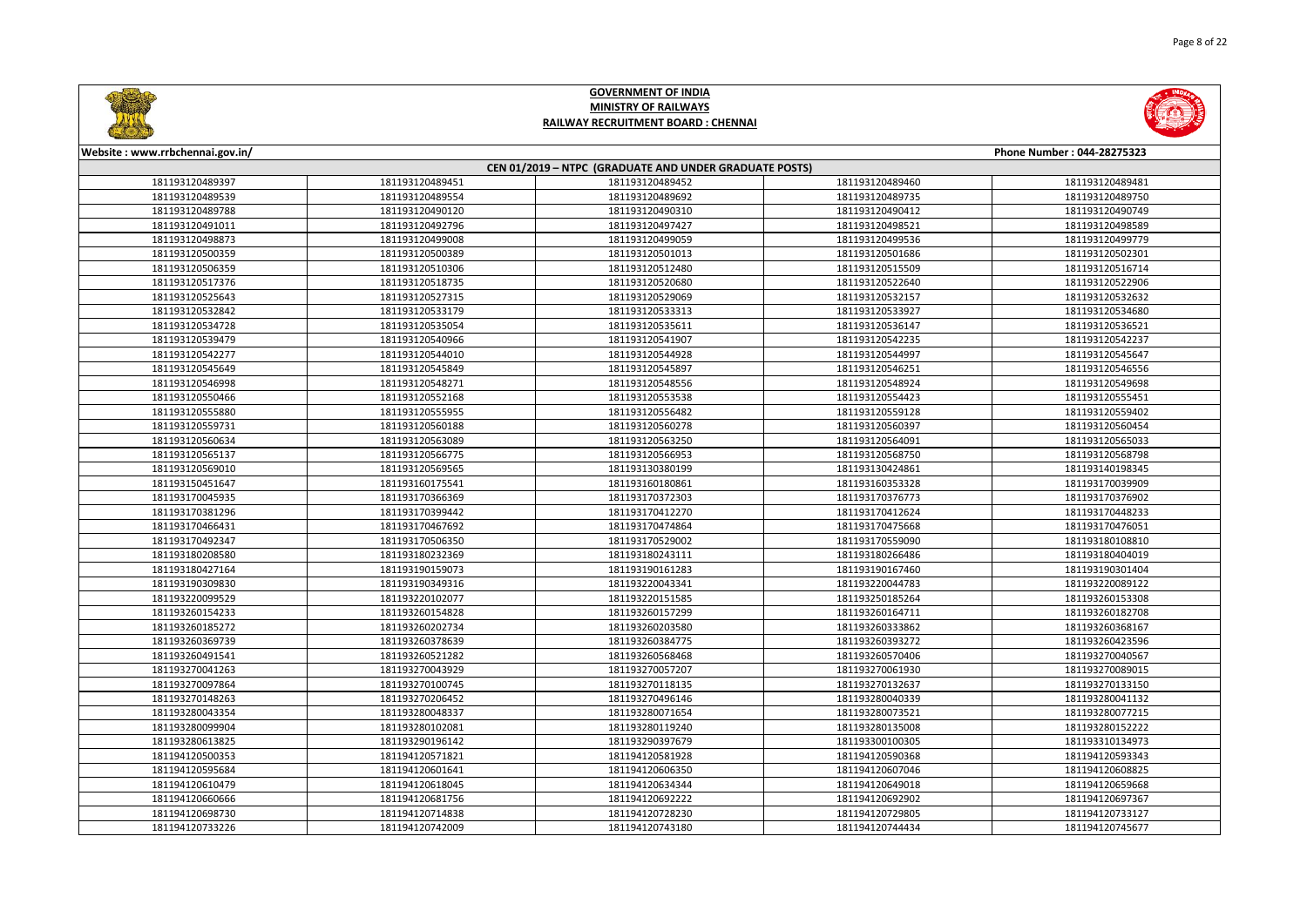



| Phone Number: 044-28275323<br>Website: www.rrbchennai.gov.in/ |                 |                 |                 |                 |  |
|---------------------------------------------------------------|-----------------|-----------------|-----------------|-----------------|--|
| CEN 01/2019 - NTPC (GRADUATE AND UNDER GRADUATE POSTS)        |                 |                 |                 |                 |  |
| 181194120747528                                               | 181194120748879 | 181194120750614 | 181194120751974 | 181194120753198 |  |
| 181194120755014                                               | 181194120756442 | 181194120757553 | 181194120762124 | 181194120767149 |  |
| 181194120767266                                               | 181194120768016 | 181194120770299 | 181194120776230 | 181194120778156 |  |
| 181194120778178                                               | 181194120778658 | 181194120782035 | 181194120786196 | 181194120787113 |  |
| 181194120787146                                               | 181194120787150 | 181194120787154 | 181194120788092 | 181194120789863 |  |
| 181194120790308                                               | 181194120791712 | 181194120791879 | 181194120792193 | 181194120792486 |  |
| 181194120793812                                               | 181194120793875 | 181194120796019 | 181194120798899 | 181194120800624 |  |
| 181194120800751                                               | 181194120800851 | 181194120802033 | 181194120802632 | 181194120804359 |  |
| 181194120806918                                               | 181194120811274 | 181194120813215 | 181194120817133 | 181194120818405 |  |
| 181194120820685                                               | 181194120821642 | 181194120822821 | 181194120825098 | 181194120828773 |  |
| 181194120829755                                               | 181194120833101 | 181194120835613 | 181194120836817 | 181194120838644 |  |
| 181194120847059                                               | 181194120851717 | 181194120857834 | 181194120860733 | 181194120863655 |  |
| 181194120868878                                               | 181194120885955 | 181194130582922 | 181194130616357 | 181194130634681 |  |
| 181194130653482                                               | 181194130653488 | 181194130667604 | 181194130669217 | 181194130689820 |  |
| 181194130705221                                               | 181194130734039 | 181194130734290 | 181194130764537 | 181194130800232 |  |
| 181194130802204                                               | 181194130819987 | 181194130830220 | 181194130834002 | 181194130848355 |  |
| 181194130895468                                               | 181194130895539 | 181194130895942 | 181194130896573 | 181194130897089 |  |
| 181194130897090                                               | 181194130899632 | 181194130900203 | 181194130901128 | 181194130901222 |  |
| 181194130901235                                               | 181194130901764 | 181194130902065 | 181194130902137 | 181194130903444 |  |
| 181194130903758                                               | 181194130904090 | 181194130904289 | 181194130904295 | 181194130904409 |  |
| 181194130906165                                               | 181194130906413 | 181194130906603 | 181194130907752 | 181194130908478 |  |
| 181194130909369                                               | 181194130910059 | 181194130910359 | 181194130910758 | 181194130912369 |  |
| 181194130913572                                               | 181194130914184 | 181194130915402 | 181194130915430 | 181194130917467 |  |
| 181194130918157                                               | 181194130918261 | 181194130918745 | 181194130919030 | 181194130919777 |  |
| 181194130919893                                               | 181194130920102 | 181194130920459 | 181194130921129 | 181194130922263 |  |
| 181194130923781                                               | 181194130927053 | 181194130927728 | 181194130930890 | 181194140172620 |  |
| 181194140195137                                               | 181194140198446 | 181194140198740 | 181194140201787 | 181194140206468 |  |
| 181194140206844                                               | 181194140211389 | 181194140211635 | 181194140220415 | 181194140224023 |  |
| 181194140226452                                               | 181194140229604 | 181194140232476 | 181194140233666 | 181194140234713 |  |
| 181194140240558                                               | 181194140243199 | 181194140244516 | 181194140245939 | 181194140249667 |  |
| 181194140251388                                               | 181194140251616 | 181194140252580 | 181194140252830 | 181194140252967 |  |
| 181194140253070                                               | 181194140258924 | 181194140260237 | 181194140265309 | 181194140265474 |  |
| 181194140266726                                               | 181194140279373 | 181194140283511 | 181194140291400 | 181194140296801 |  |
| 181194140297168                                               | 181194140297571 | 181194140299433 | 181194140299570 | 181194140300970 |  |
| 181194140309169                                               | 181194140316566 | 181194140316631 | 181194140319427 | 181194140321970 |  |
| 181194140327336                                               | 181194140330037 | 181194140331954 | 181194140332598 | 181194140335862 |  |
| 181194140337434                                               | 181194140338504 | 181194140340204 | 181194140345748 | 181194140346876 |  |
| 181194140347330                                               | 181194140348735 | 181194140353644 | 181194140386275 | 181194140421337 |  |
| 181194140427523                                               | 181194140443531 | 181194140443759 | 181194140455183 | 181194140461289 |  |
| 181194140493753                                               | 181194140500200 | 181194140503568 | 181194140540488 | 181194140574355 |  |
| 181194140578356                                               | 181194140579039 | 181194140582919 | 181194140585950 | 181194140589026 |  |
| 181194140591203                                               | 181194140597738 | 181194140598101 | 181194140600181 | 181194140602661 |  |
| 181194140603688                                               | 181194140612110 | 181194140617569 | 181194140618938 | 181194140624626 |  |
| 181194140625331                                               | 181194140628466 | 181194140634055 | 181194140634539 | 181194140635723 |  |
| 181194140638261                                               | 181194140648484 | 181194140650010 | 181194140651088 | 181194140655125 |  |
| 181194140657816                                               | 181194140663098 | 181194140666246 | 181194140668034 | 181194140673094 |  |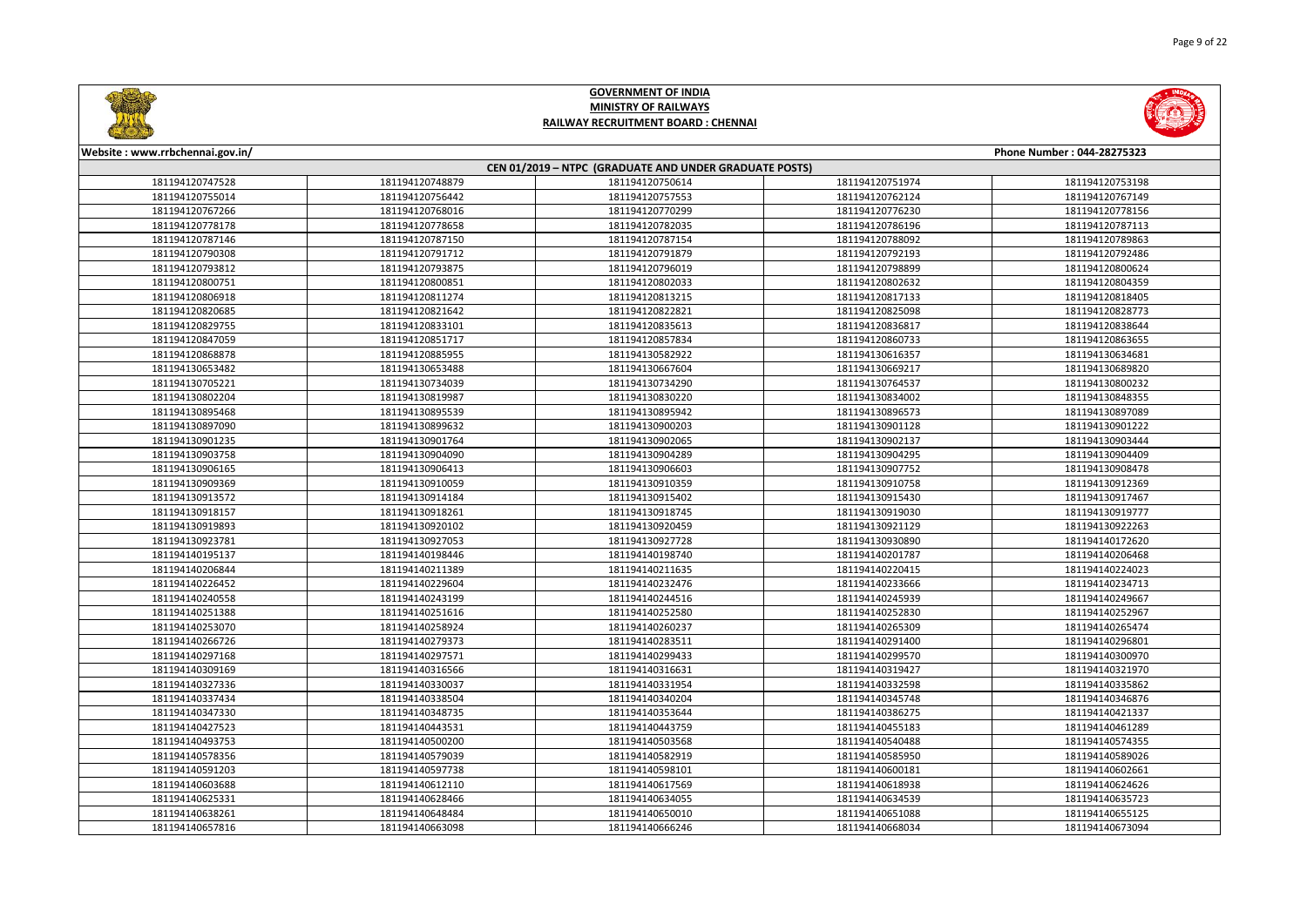



| Website: www.rrbchennai.gov.in/                        |                 |                 |                 | Phone Number: 044-28275323 |  |
|--------------------------------------------------------|-----------------|-----------------|-----------------|----------------------------|--|
| CEN 01/2019 - NTPC (GRADUATE AND UNDER GRADUATE POSTS) |                 |                 |                 |                            |  |
| 181194140673870                                        | 181194140680179 | 181194140681332 | 181194140681344 | 181194140685588            |  |
| 181194140687203                                        | 181194140689428 | 181194140689634 | 181194140697188 | 181194140698253            |  |
| 181194140698314                                        | 181194140701821 | 181194140917863 | 181194150350812 | 181194150672934            |  |
| 181194150680113                                        | 181194150734288 | 181194150767568 | 181194150776214 | 181194150776886            |  |
| 181194150805224                                        | 181194150813949 | 181194150824411 | 181194150850427 | 181194150865556            |  |
| 181194150868927                                        | 181194150910574 | 181194160385256 | 181194160391149 | 181194160393359            |  |
| 181194160407881                                        | 181194160429327 | 181194160437706 | 181194160443940 | 181194160445936            |  |
| 181194160448757                                        | 181194160458419 | 181194160472975 | 181194160473375 | 181194160475029            |  |
| 181194160480288                                        | 181194160481477 | 181194160481976 | 181194160487663 | 181194160502357            |  |
| 181194160502455                                        | 181194160504816 | 181194160504950 | 181194160510955 | 181194160523532            |  |
| 181194160523928                                        | 181194160526730 | 181194160536734 | 181194160539613 | 181194160541352            |  |
| 181194160547439                                        | 181194160553518 | 181194160561859 | 181194160563334 | 181194170378531            |  |
| 181194170423567                                        | 181194170436840 | 181194170447115 | 181194170458786 | 181194170485770            |  |
| 181194170495638                                        | 181194170512018 | 181194170589890 | 181194170619410 | 181194170632255            |  |
| 181194170648781                                        | 181194170660237 | 181194170667540 | 181194170676388 | 181194170706257            |  |
| 181194170776162                                        | 181194170789864 | 181194170802071 | 181194170822610 | 181194170856424            |  |
| 181194170858533                                        | 181194170874081 | 181194170887120 | 181194170898593 | 181194170918030            |  |
| 181194170923313                                        | 181194170924663 | 181194170930146 | 181194170931789 | 181194180000134            |  |
| 181194180000345                                        | 181194180001028 | 181194180001949 | 181194180002086 | 181194180002117            |  |
| 181194180002433                                        | 181194180002692 | 181194180003253 | 181194180003871 | 181194180004187            |  |
| 181194180005153                                        | 181194180006541 | 181194180006807 | 181194180008679 | 181194180009245            |  |
| 181194180010449                                        | 181194180010590 | 181194180011311 | 181194180013169 | 181194180014391            |  |
| 181194180017182                                        | 181194180017206 | 181194180018217 | 181194180019424 | 181194180019884            |  |
| 181194180020230                                        | 181194180021185 | 181194180021804 | 181194180022371 | 181194180023968            |  |
| 181194180024937                                        | 181194180025826 | 181194180031500 | 181194180031897 | 181194180032154            |  |
| 181194180032298                                        | 181194180038089 | 181194180050097 | 181194180050463 | 181194180051176            |  |
| 181194180051298                                        | 181194180051567 | 181194180053016 | 181194180053565 | 181194180054455            |  |
| 181194180054463                                        | 181194180054968 | 181194180055067 | 181194180055954 | 181194180056065            |  |
| 181194180057251                                        | 181194180057579 | 181194180057623 | 181194180057994 | 181194180059331            |  |
| 181194180060817                                        | 181194180061379 | 181194180062028 | 181194180062459 | 181194180065560            |  |
| 181194180066775                                        | 181194180067700 | 181194180068065 | 181194180068983 | 181194180069549            |  |
| 181194180070087                                        | 181194180072290 | 181194180072651 | 181194180080778 | 181194180082376            |  |
| 181194180082466                                        | 181194180082547 | 181194180082668 | 181194180083125 | 181194180083704            |  |
| 181194180083709                                        | 181194180084761 | 181194180085515 | 181194180086364 | 181194180086427            |  |
| 181194180086615                                        | 181194180088024 | 181194180089293 | 181194180091751 | 181194180094321            |  |
| 181194180095568                                        | 181194180095653 | 181194180096601 | 181194180097167 | 181194180097678            |  |
| 181194180104462                                        | 181194180105493 | 181194180105828 | 181194180106131 | 181194180106658            |  |
| 181194180107091                                        | 181194180107993 | 181194180110205 | 181194180110250 | 181194180111037            |  |
| 181194180112414                                        | 181194180113326 | 181194180114446 | 181194180114990 | 181194180115462            |  |
| 181194180115519                                        | 181194180120760 | 181194180121214 | 181194180121574 | 181194180122015            |  |
| 181194180123327                                        | 181194180123650 | 181194180123876 | 181194180123913 | 181194180124766            |  |
| 181194180126130                                        | 181194180126191 | 181194180126490 | 181194180126653 | 181194180127258            |  |
| 181194180127464                                        | 181194180127938 | 181194180128154 | 181194180128693 | 181194180128860            |  |
| 181194180129035                                        | 181194180129243 | 181194180129817 | 181194180130339 | 181194180131421            |  |
| 181194180131710                                        | 181194180131873 | 181194180136536 | 181194180136552 | 181194180137164            |  |
| 181194180137932                                        | 181194180138923 | 181194180139644 | 181194180140460 | 181194180140642            |  |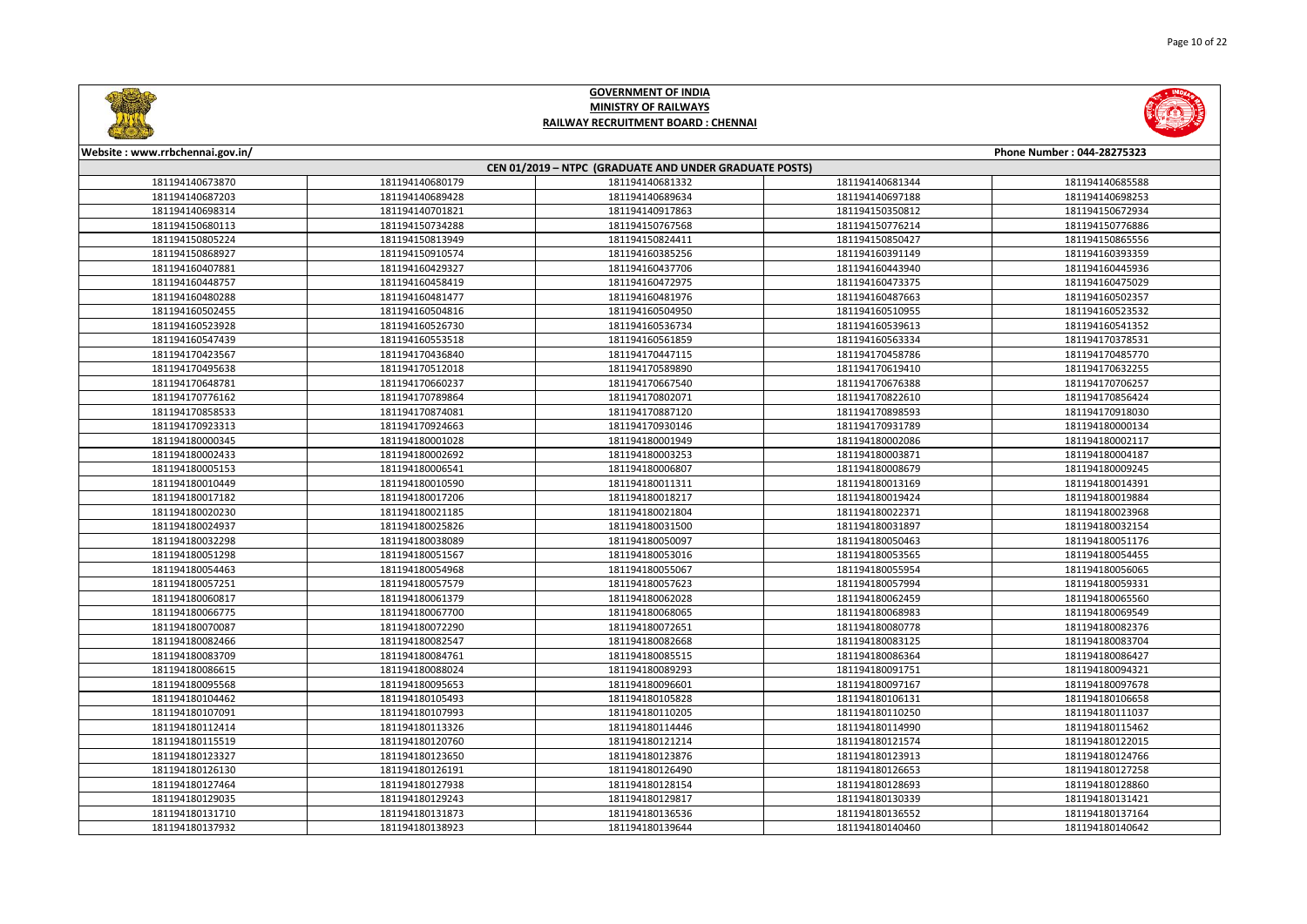



| Website: www.rrbchennai.gov.in/                        |                 |                 |                 | Phone Number: 044-28275323 |  |
|--------------------------------------------------------|-----------------|-----------------|-----------------|----------------------------|--|
| CEN 01/2019 - NTPC (GRADUATE AND UNDER GRADUATE POSTS) |                 |                 |                 |                            |  |
| 181194180141933                                        | 181194180143298 | 181194180144270 | 181194180145191 | 181194180145691            |  |
| 181194180145983                                        | 181194180146226 | 181194180158296 | 181194180159608 | 181194180196893            |  |
| 181194180197807                                        | 181194180199160 | 181194180200622 | 181194180201954 | 181194180202964            |  |
| 181194180204126                                        | 181194180206272 | 181194180207492 | 181194180208426 | 181194180210593            |  |
| 181194180210604                                        | 181194180212524 | 181194180212670 | 181194180213408 | 181194180213516            |  |
| 181194180213856                                        | 181194180214789 | 181194180214926 | 181194180216374 | 181194180217916            |  |
| 181194180224206                                        | 181194180224292 | 181194180225433 | 181194180225538 | 181194180226582            |  |
| 181194180230466                                        | 181194180230678 | 181194180232294 | 181194180233443 | 181194180233928            |  |
| 181194180236017                                        | 181194180240167 | 181194180240429 | 181194180240435 | 181194180241003            |  |
| 181194180241071                                        | 181194180241515 | 181194180241538 | 181194180242102 | 181194180242246            |  |
| 181194180242592                                        | 181194180243200 | 181194180243547 | 181194180243836 | 181194180244238            |  |
| 181194180244822                                        | 181194180246196 | 181194180246706 | 181194180246991 | 181194180247007            |  |
| 181194180247357                                        | 181194180248054 | 181194180248521 | 181194180249517 | 181194180253746            |  |
| 181194180256205                                        | 181194180257906 | 181194180258683 | 181194180258972 | 181194180259070            |  |
| 181194180260119                                        | 181194180261484 | 181194180262426 | 181194180262438 | 181194180262765            |  |
| 181194180263300                                        | 181194180263500 | 181194180263781 | 181194180264348 | 181194180264451            |  |
| 181194180264829                                        | 181194180267928 | 181194180268040 | 181194180272599 | 181194180273569            |  |
| 181194180273930                                        | 181194180274322 | 181194180274838 | 181194180275387 | 181194180275506            |  |
| 181194180276176                                        | 181194180277795 | 181194180278455 | 181194180278723 | 181194180280716            |  |
| 181194180283187                                        | 181194180283217 | 181194180284470 | 181194180288811 | 181194180289629            |  |
| 181194180291729                                        | 181194180292125 | 181194180292474 | 181194180294041 | 181194180294215            |  |
| 181194180294437                                        | 181194180295300 | 181194180296651 | 181194180299684 | 181194180299850            |  |
| 181194180302725                                        | 181194180304135 | 181194180306113 | 181194180306114 | 181194180306998            |  |
| 181194180308314                                        | 181194180311603 | 181194180312708 | 181194180313045 | 181194180313422            |  |
| 181194180314286                                        | 181194180314691 | 181194180314947 | 181194180315853 | 181194180316629            |  |
| 181194180318211                                        | 181194180318600 | 181194180318760 | 181194180319193 | 181194180321964            |  |
| 181194180321998                                        | 181194180325990 | 181194180326157 | 181194180326211 | 181194180326271            |  |
| 181194180326334                                        | 181194180326377 | 181194180327426 | 181194180327684 | 181194180327731            |  |
| 181194180328347                                        | 181194180329994 | 181194180330106 | 181194180331358 | 181194180333413            |  |
| 181194180356918                                        | 181194180362617 | 181194180362683 | 181194180362814 | 181194180367178            |  |
| 181194180367275                                        | 181194180369511 | 181194180369690 | 181194180373039 | 181194180373179            |  |
| 181194180374357                                        | 181194180374567 | 181194180375228 | 181194180380049 | 181194180380820            |  |
| 181194180381005                                        | 181194180381177 | 181194180382153 | 181194180382499 | 181194180382514            |  |
| 181194180386776                                        | 181194180387842 | 181194180388005 | 181194180392126 | 181194180392421            |  |
| 181194180392522                                        | 181194180393627 | 181194180395071 | 181194180397501 | 181194180401747            |  |
| 181194180403439                                        | 181194180403749 | 181194180404223 | 181194180404453 | 181194180404924            |  |
| 181194180409790                                        | 181194180410971 | 181194180411678 | 181194180414957 | 181194180417728            |  |
| 181194180418095                                        | 181194180419215 | 181194180420829 | 181194180422768 | 181194180424330            |  |
| 181194180426947                                        | 181194180430480 | 181194180431214 | 181194180432380 | 181194180432387            |  |
| 181194180433811                                        | 181194180443088 | 181194180446933 | 181194180447601 | 181194180450235            |  |
| 181194180453472                                        | 181194180458325 | 181194180461921 | 181194180462595 | 181194180466934            |  |
| 181194180470058                                        | 181194180470727 | 181194180476277 | 181194180476336 | 181194180479072            |  |
| 181194180479669                                        | 181194180483330 | 181194180484702 | 181194180489295 | 181194180489948            |  |
| 181194180492255                                        | 181194180492820 | 181194180493154 | 181194180494305 | 181194180494697            |  |
| 181194180495571                                        | 181194180496446 | 181194180498041 | 181194180498393 | 181194180499586            |  |
| 181194180502954                                        | 181194180503344 | 181194180503472 | 181194180505665 | 181194180514492            |  |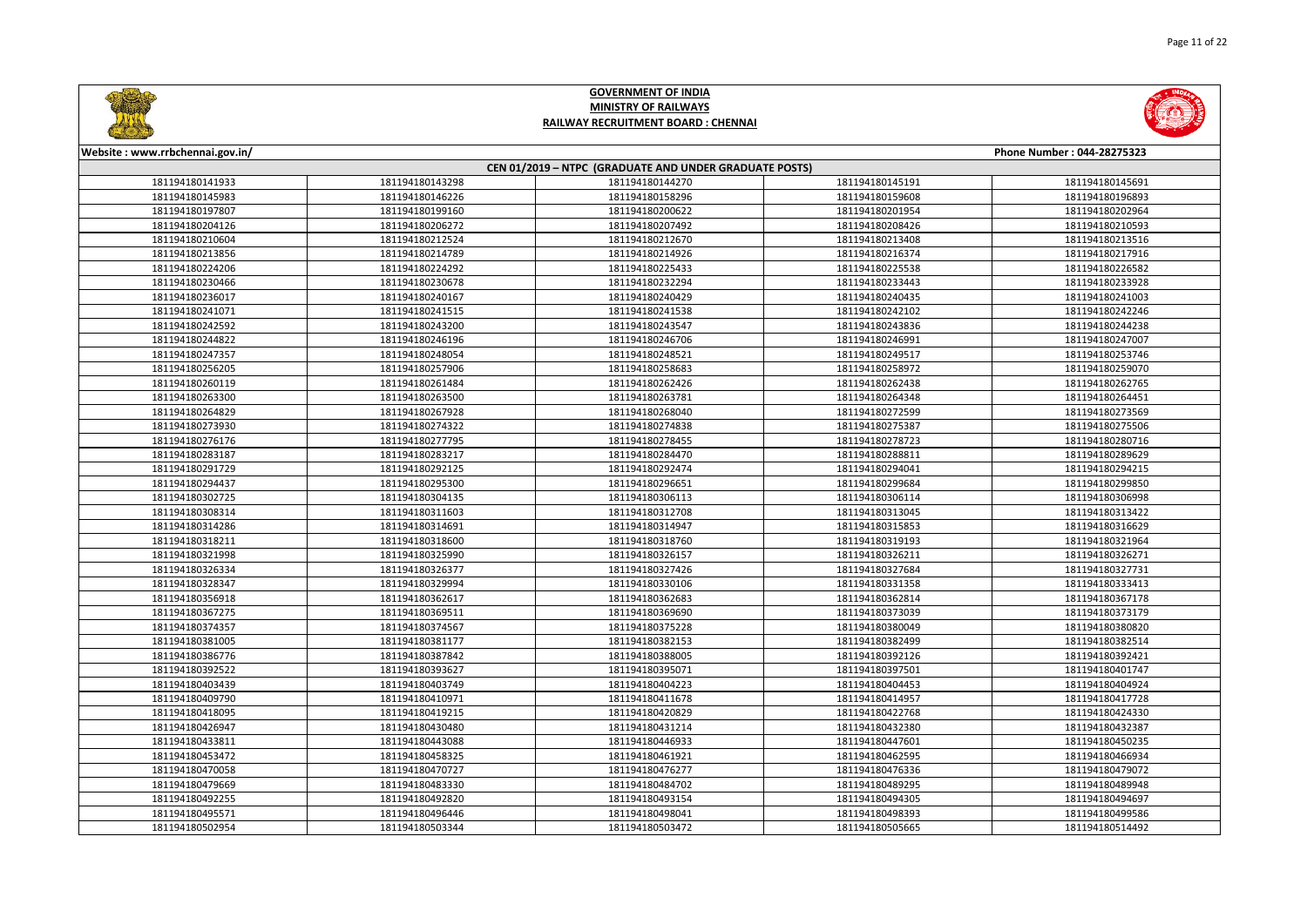



| Website: www.rrbchennai.gov.in/                        |                 |                 |                 | Phone Number: 044-28275323 |  |
|--------------------------------------------------------|-----------------|-----------------|-----------------|----------------------------|--|
| CEN 01/2019 - NTPC (GRADUATE AND UNDER GRADUATE POSTS) |                 |                 |                 |                            |  |
| 181194180515495                                        | 181194180515952 | 181194180516168 | 181194180516662 | 181194180518124            |  |
| 181194180518936                                        | 181194180522537 | 181194180525628 | 181194180528926 | 181194180530748            |  |
| 181194180531528                                        | 181194180532369 | 181194180533886 | 181194180536835 | 181194180538179            |  |
| 181194180539074                                        | 181194180541418 | 181194180541624 | 181194180543896 | 181194180549349            |  |
| 181194180551069                                        | 181194180551617 | 181194180552269 | 181194180553040 | 181194180554994            |  |
| 181194180555565                                        | 181194180556422 | 181194180556926 | 181194180557778 | 181194180558138            |  |
| 181194180558960                                        | 181194180559680 | 181194180562868 | 181194180563739 | 181194180563801            |  |
| 181194180564261                                        | 181194180567605 | 181194180570098 | 181194180584863 | 181194180586352            |  |
| 181194180586525                                        | 181194180589601 | 181194180590450 | 181194180593111 | 181194180596907            |  |
| 181194180598598                                        | 181194180599423 | 181194180604694 | 181194180605522 | 181194180614399            |  |
| 181194180614599                                        | 181194180619639 | 181194180623936 | 181194180634876 | 181194180639178            |  |
| 181194180640615                                        | 181194180657695 | 181194180657804 | 181194180659131 | 181194180659576            |  |
| 181194180663654                                        | 181194180666815 | 181194180667213 | 181194180668105 | 181194180668135            |  |
| 181194180669126                                        | 181194180669783 | 181194180670110 | 181194180673327 | 181194180673569            |  |
| 181194180674604                                        | 181194180676954 | 181194180683559 | 181194180684464 | 181194180689259            |  |
| 181194180691344                                        | 181194180694663 | 181194180698147 | 181194180698361 | 181194180701205            |  |
| 181194180705289                                        | 181194180709675 | 181194180713387 | 181194180721889 | 181194180730913            |  |
| 181194180745058                                        | 181194180747428 | 181194180747791 | 181194180749735 | 181194180753267            |  |
| 181194180766747                                        | 181194180768084 | 181194180775233 | 181194180778293 | 181194180780403            |  |
| 181194180781279                                        | 181194180782201 | 181194180783088 | 181194180783426 | 181194180785795            |  |
| 181194180786021                                        | 181194180786438 | 181194180787841 | 181194180788141 | 181194180790857            |  |
| 181194180797563                                        | 181194180804064 | 181194180809716 | 181194180813178 | 181194180814082            |  |
| 181194180819566                                        | 181194180820573 | 181194180827032 | 181194180830993 | 181194180832671            |  |
| 181194180834896                                        | 181194180837264 | 181194180837374 | 181194180839079 | 181194180840386            |  |
| 181194180843363                                        | 181194180844092 | 181194180849020 | 181194180850465 | 181194180853423            |  |
| 181194180855181                                        | 181194180857364 | 181194180857759 | 181194180861550 | 181194180862457            |  |
| 181194180862471                                        | 181194180866016 | 181194180870301 | 181194180874732 | 181194180880644            |  |
| 181194180880772                                        | 181194180883592 | 181194180884695 | 181194180885639 | 181194180889266            |  |
| 181194180889670                                        | 181194180890550 | 181194180893729 | 181194180895064 | 181194180895957            |  |
| 181194180896002                                        | 181194180896112 | 181194180898329 | 181194180901487 | 181194180905998            |  |
| 181194180910560                                        | 181194180913887 | 181194180920433 | 181194180924632 | 181194180925126            |  |
| 181194180925523                                        | 181194190154570 | 181194190155487 | 181194190155913 | 181194190156729            |  |
| 181194190156738                                        | 181194190157124 | 181194190157567 | 181194190158550 | 181194190162218            |  |
| 181194190162885                                        | 181194190164044 | 181194190164842 | 181194190165600 | 181194190167664            |  |
| 181194190168921                                        | 181194190171252 | 181194190172235 | 181194190172837 | 181194190173200            |  |
| 181194190173532                                        | 181194190173909 | 181194190174656 | 181194190175558 | 181194190183433            |  |
| 181194190184677                                        | 181194190185051 | 181194190185198 | 181194190185803 | 181194190188815            |  |
| 181194190196436                                        | 181194190202759 | 181194190222116 | 181194190226026 | 181194190231834            |  |
| 181194190240750                                        | 181194190265222 | 181194190272558 | 181194190274566 | 181194190277215            |  |
| 181194190281780                                        | 181194190282866 | 181194190291169 | 181194190297047 | 181194190297856            |  |
| 181194190303838                                        | 181194190304622 | 181194190311937 | 181194190313515 | 181194190322521            |  |
| 181194190324103                                        | 181194190330100 | 181194190337046 | 181194190338619 | 181194190344016            |  |
| 181194190344353                                        | 181194190344605 | 181194190345783 | 181194190346832 | 181194190349940            |  |
| 181194190350750                                        | 181194190351010 | 181194190351356 | 181194190352697 | 181194190353449            |  |
| 181194190353982                                        | 181194190354076 | 181194190354278 | 181194190354505 | 181194190447770            |  |
| 181194190649009                                        | 181194190649021 | 181194190653282 | 181194190677512 | 181194190704831            |  |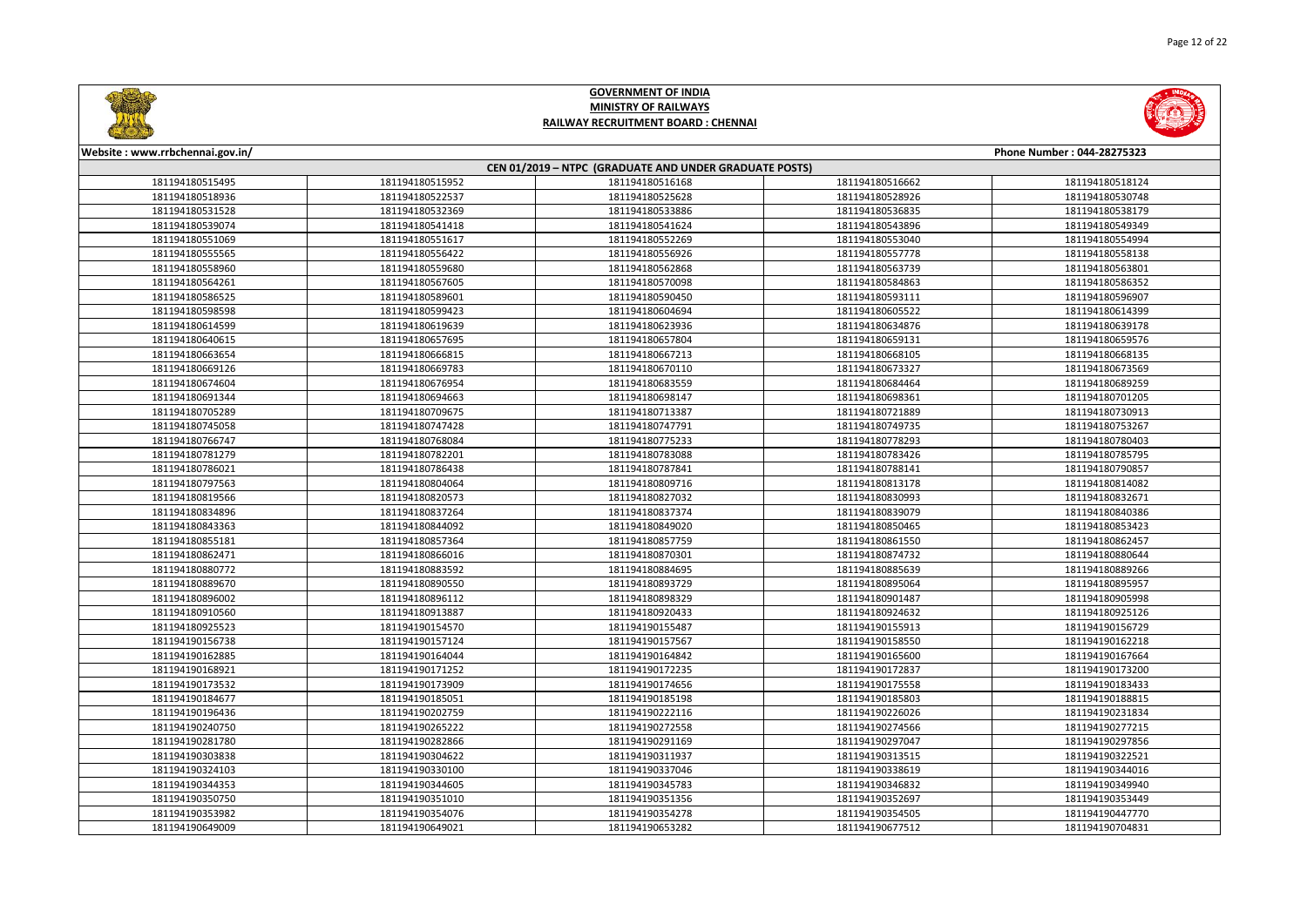



| Website: www.rrbchennai.gov.in/                        | Phone Number: 044-28275323 |                 |                 |                 |  |
|--------------------------------------------------------|----------------------------|-----------------|-----------------|-----------------|--|
| CEN 01/2019 - NTPC (GRADUATE AND UNDER GRADUATE POSTS) |                            |                 |                 |                 |  |
| 181194190717724                                        | 181194190742686            | 181194190762103 | 181194190764692 | 181194190810641 |  |
| 181194190815654                                        | 181194190840232            | 181194190856211 | 181194190898862 | 181194190906122 |  |
| 181194190909525                                        | 181194190912334            | 181194190912335 | 181194190922460 | 181194190924384 |  |
| 181194190932344                                        | 181194220040225            | 181194220042547 | 181194220044271 | 181194220047531 |  |
| 181194220060568                                        | 181194220075919            | 181194220076622 | 181194220090094 | 181194220102236 |  |
| 181194220117529                                        | 181194220118346            | 181194220119762 | 181194220134703 | 181194220135411 |  |
| 181194220149502                                        | 181194220149901            | 181194220150913 | 181194220206886 | 181194220348942 |  |
| 181194220364803                                        | 181194220392969            | 181194220882853 | 181194220883277 | 181194220889056 |  |
| 181194220900252                                        | 181194220902043            | 181194220902612 | 181194220902648 | 181194220904551 |  |
| 181194220904812                                        | 181194220904834            | 181194220906366 | 181194220906620 | 181194220906646 |  |
| 181194220910036                                        | 181194220910257            | 181194220910545 | 181194220910582 | 181194220913139 |  |
| 181194220913200                                        | 181194220914070            | 181194220914084 | 181194220916356 | 181194220917344 |  |
| 181194220919828                                        | 181194220919888            | 181194220920709 | 181194220921555 | 181194220922915 |  |
| 181194220923563                                        | 181194220923744            | 181194220924800 | 181194220924896 | 181194220925232 |  |
| 181194220926214                                        | 181194220926507            | 181194220927344 | 181194220930637 | 181194220932040 |  |
| 181194220932400                                        | 181194230153051            | 181194230159660 | 181194230161113 | 181194230162540 |  |
| 181194230163680                                        | 181194230164353            | 181194230166812 | 181194230167762 | 181194230172648 |  |
| 181194230185630                                        | 181194230205987            | 181194230270275 | 181194230281947 | 181194230283694 |  |
| 181194230309687                                        | 181194230322545            | 181194230341318 | 181194230341769 | 181194230351170 |  |
| 181194230351307                                        | 181194230706270            | 181194230723425 | 181194230730520 | 181194230733308 |  |
| 181194230734086                                        | 181194230744429            | 181194230758470 | 181194230769944 | 181194230774401 |  |
| 181194230799445                                        | 181194230800219            | 181194230828540 | 181194230835173 | 181194230847834 |  |
| 181194230848943                                        | 181194230855860            | 181194230910044 | 181194230923615 | 181194240034852 |  |
| 181194240679596                                        | 181194240679626            | 181194240679671 | 181194240679680 | 181194240679684 |  |
| 181194240679700                                        | 181194240679758            | 181194250039455 | 181194250041342 | 181194250044831 |  |
| 181194250076949                                        | 181194250117081            | 181194250117425 | 181194250148982 | 181194250150387 |  |
| 181194250152690                                        | 181194250154348            | 181194250155928 | 181194250156489 | 181194250160384 |  |
| 181194250161920                                        | 181194250162089            | 181194250166505 | 181194250167400 | 181194250169190 |  |
| 181194250171748                                        | 181194250177257            | 181194250178219 | 181194250178292 | 181194250183195 |  |
| 181194250185453                                        | 181194250217284            | 181194250230387 | 181194250236181 | 181194250276007 |  |
| 181194250280681                                        | 181194250280985            | 181194250286205 | 181194250312015 | 181194250320609 |  |
| 181194250323741                                        | 181194250327624            | 181194250331342 | 181194250335074 | 181194250336980 |  |
| 181194250338932                                        | 181194250343190            | 181194250348077 | 181194250349105 | 181194250351334 |  |
| 181194250352551                                        | 181194250352806            | 181194250885954 | 181194250896571 | 181194250898867 |  |
| 181194250903136                                        | 181194250905873            | 181194250910265 | 181194250911081 | 181194250912630 |  |
| 181194250917168                                        | 181194260074511            | 181194260152534 | 181194260152563 | 181194260152949 |  |
| 181194260153049                                        | 181194260153057            | 181194260153210 | 181194260153263 | 181194260153393 |  |
| 181194260153469                                        | 181194260153542            | 181194260153580 | 181194260153586 | 181194260153883 |  |
| 181194260154145                                        | 181194260154228            | 181194260154393 | 181194260154425 | 181194260155142 |  |
| 181194260155198                                        | 181194260155473            | 181194260155486 | 181194260155583 | 181194260155704 |  |
| 181194260155936                                        | 181194260156150            | 181194260156506 | 181194260156677 | 181194260156841 |  |
| 181194260156891                                        | 181194260156997            | 181194260157059 | 181194260157070 | 181194260157178 |  |
| 181194260157286                                        | 181194260157420            | 181194260157718 | 181194260157827 | 181194260157858 |  |
| 181194260158053                                        | 181194260159178            | 181194260159479 | 181194260159480 | 181194260159504 |  |
| 181194260159607                                        | 181194260159705            | 181194260159790 | 181194260159792 | 181194260160036 |  |
| 181194260160319                                        | 181194260160538            | 181194260160738 | 181194260160756 | 181194260161010 |  |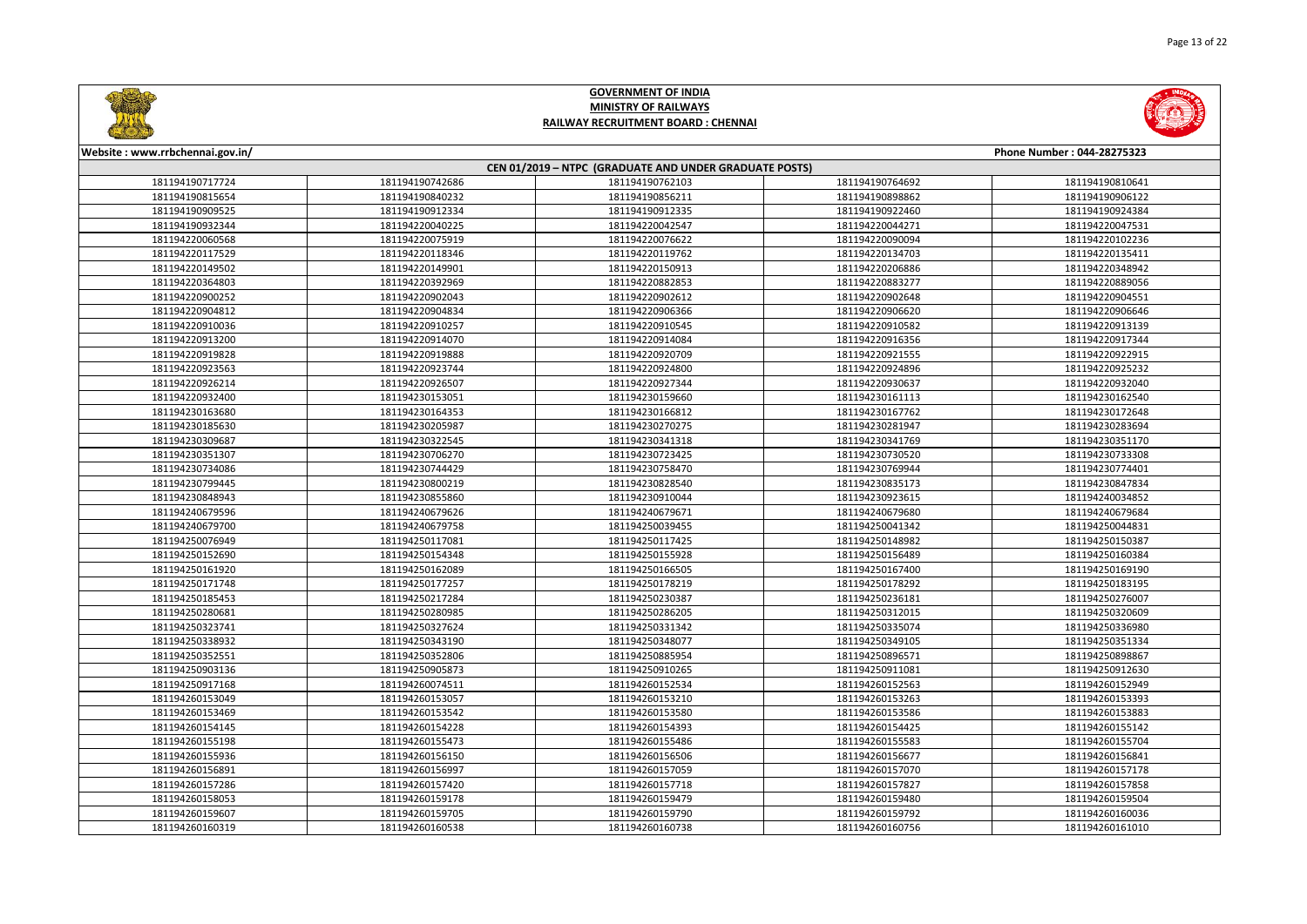



| Website: www.rrbchennai.gov.in/ |                 |                                                        |                 | Phone Number: 044-28275323 |
|---------------------------------|-----------------|--------------------------------------------------------|-----------------|----------------------------|
|                                 |                 | CEN 01/2019 - NTPC (GRADUATE AND UNDER GRADUATE POSTS) |                 |                            |
| 181194260161326                 | 181194260161449 | 181194260161521                                        | 181194260161641 | 181194260161672            |
| 181194260161747                 | 181194260161770 | 181194260161963                                        | 181194260162298 | 181194260162323            |
| 181194260162575                 | 181194260162900 | 181194260162903                                        | 181194260162980 | 181194260163159            |
| 181194260163563                 | 181194260163617 | 181194260163881                                        | 181194260164157 | 181194260164232            |
| 181194260164298                 | 181194260164389 | 181194260164653                                        | 181194260164705 | 181194260164736            |
| 181194260164755                 | 181194260164861 | 181194260165153                                        | 181194260165487 | 181194260165788            |
| 181194260165874                 | 181194260166500 | 181194260166544                                        | 181194260166718 | 181194260166861            |
| 181194260166862                 | 181194260167295 | 181194260167426                                        | 181194260167935 | 181194260168081            |
| 181194260168703                 | 181194260168726 | 181194260169038                                        | 181194260169456 | 181194260169800            |
| 181194260170219                 | 181194260170287 | 181194260170771                                        | 181194260170896 | 181194260172391            |
| 181194260172549                 | 181194260172696 | 181194260172737                                        | 181194260173032 | 181194260173361            |
| 181194260173478                 | 181194260173562 | 181194260174241                                        | 181194260174766 | 181194260174843            |
| 181194260174885                 | 181194260175156 | 181194260175431                                        | 181194260175515 | 181194260176394            |
| 181194260176715                 | 181194260177163 | 181194260177315                                        | 181194260177576 | 181194260177715            |
| 181194260178036                 | 181194260178083 | 181194260178950                                        | 181194260179182 | 181194260179227            |
| 181194260179539                 | 181194260180323 | 181194260180427                                        | 181194260180559 | 181194260180666            |
| 181194260180721                 | 181194260181173 | 181194260181238                                        | 181194260181291 | 181194260181535            |
| 181194260181623                 | 181194260181945 | 181194260182504                                        | 181194260182517 | 181194260183148            |
| 181194260183328                 | 181194260183355 | 181194260183641                                        | 181194260183857 | 181194260183911            |
|                                 |                 |                                                        |                 |                            |
| 181194260183939                 | 181194260184242 | 181194260185164                                        | 181194260185438 | 181194260185830            |
| 181194260187656                 | 181194260191233 | 181194260195327                                        | 181194260202158 | 181194260202421            |
| 181194260202506                 | 181194260203734 | 181194260204599                                        | 181194260205086 | 181194260205107            |
| 181194260205126                 | 181194260205327 | 181194260205966                                        | 181194260206127 | 181194260206687            |
| 181194260206744                 | 181194260207062 | 181194260210676                                        | 181194260212431 | 181194260216083            |
| 181194260220329                 | 181194260224502 | 181194260224871                                        | 181194260225099 | 181194260226134            |
| 181194260226984                 | 181194260231075 | 181194260236178                                        | 181194260240004 | 181194260241475            |
| 181194260243482                 | 181194260253068 | 181194260253994                                        | 181194260257139 | 181194260260048            |
| 181194260264537                 | 181194260266556 | 181194260267383                                        | 181194260267999 | 181194260268958            |
| 181194260269029                 | 181194260269146 | 181194260270582                                        | 181194260271295 | 181194260275079            |
| 181194260275289                 | 181194260279787 | 181194260282212                                        | 181194260282384 | 181194260282432            |
| 181194260282654                 | 181194260282743 | 181194260285910                                        | 181194260286993 | 181194260288738            |
| 181194260288945                 | 181194260289621 | 181194260291459                                        | 181194260293486 | 181194260293903            |
| 181194260295223                 | 181194260295999 | 181194260297779                                        | 181194260298916 | 181194260299315            |
| 181194260299644                 | 181194260300904 | 181194260301567                                        | 181194260301679 | 181194260302048            |
| 181194260302625                 | 181194260302745 | 181194260303673                                        | 181194260304457 | 181194260304624            |
| 181194260304741                 | 181194260305457 | 181194260305640                                        | 181194260307190 | 181194260308097            |
| 181194260309609                 | 181194260309629 | 181194260311168                                        | 181194260313243 | 181194260315755            |
| 181194260316433                 | 181194260316467 | 181194260316811                                        | 181194260318135 | 181194260319487            |
| 181194260320482                 | 181194260320703 | 181194260321035                                        | 181194260321612 | 181194260321935            |
| 181194260324173                 | 181194260324785 | 181194260324908                                        | 181194260328173 | 181194260328396            |
| 181194260329355                 | 181194260329612 | 181194260329907                                        | 181194260331146 | 181194260333273            |
| 181194260333555                 | 181194260333745 | 181194260334287                                        | 181194260334567 | 181194260336198            |
| 181194260336984                 | 181194260337037 | 181194260337115                                        | 181194260337149 | 181194260337312            |
| 181194260337533                 | 181194260338225 | 181194260338311                                        | 181194260338405 | 181194260338444            |
| 181194260338446                 | 181194260338586 | 181194260338599                                        | 181194260339914 | 181194260340058            |
| 181194260340137                 | 181194260340184 | 181194260340341                                        | 181194260340418 | 181194260340979            |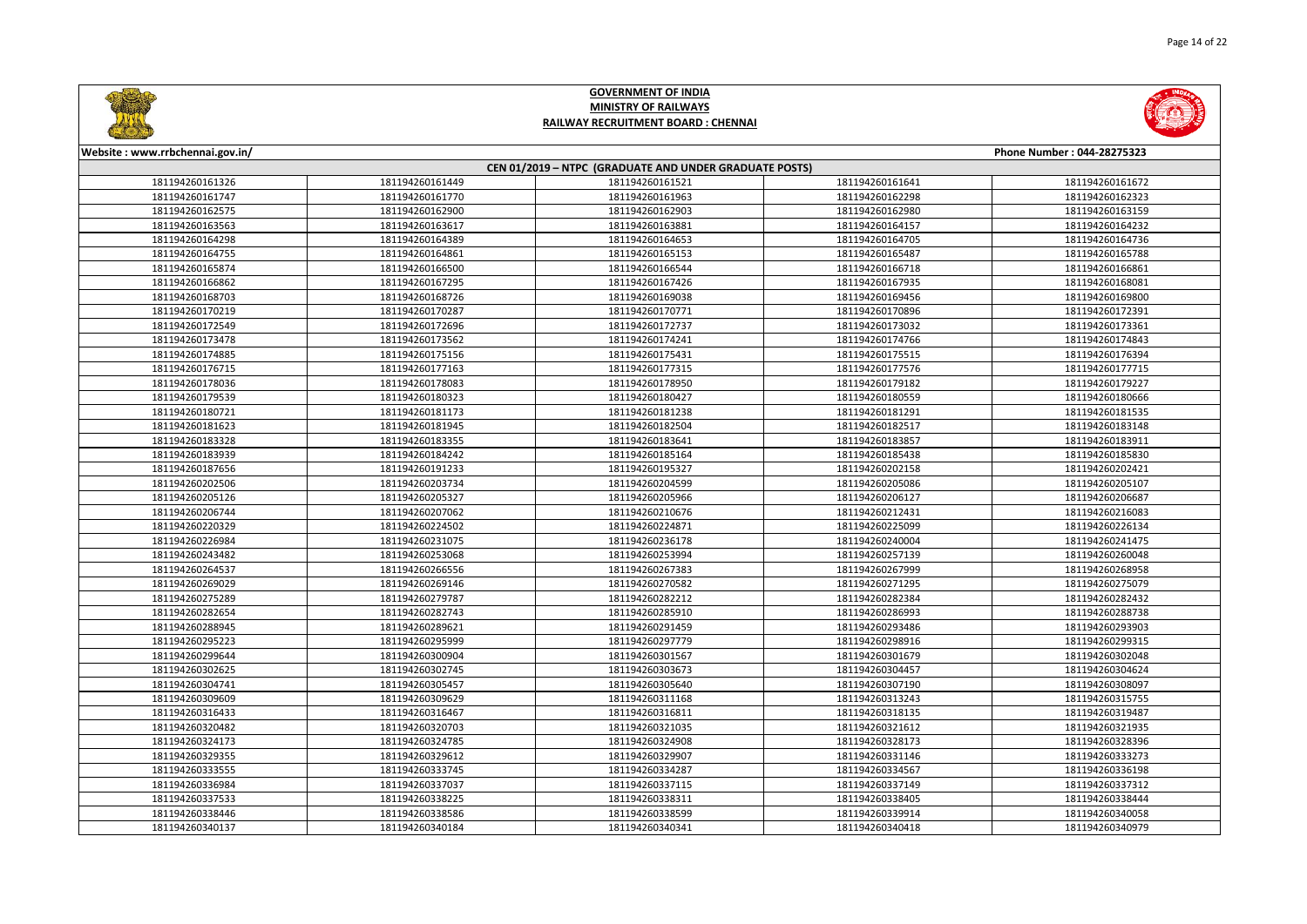



| Website: www.rrbchennai.gov.in/<br>Phone Number: 044-28275323 |                 |                 |                 |                 |  |
|---------------------------------------------------------------|-----------------|-----------------|-----------------|-----------------|--|
| CEN 01/2019 - NTPC (GRADUATE AND UNDER GRADUATE POSTS)        |                 |                 |                 |                 |  |
| 181194260341050                                               | 181194260341633 | 181194260342043 | 181194260342116 | 181194260342607 |  |
| 181194260343160                                               | 181194260343196 | 181194260343798 | 181194260344198 | 181194260344258 |  |
| 181194260344405                                               | 181194260344778 | 181194260345983 | 181194260346179 | 181194260346647 |  |
| 181194260346696                                               | 181194260347149 | 181194260347152 | 181194260347420 | 181194260347842 |  |
| 181194260348610                                               | 181194260348756 | 181194260348964 | 181194260349060 | 181194260349966 |  |
| 181194260350232                                               | 181194260350390 | 181194260350578 | 181194260350638 | 181194260350808 |  |
| 181194260351098                                               | 181194260351140 | 181194260351191 | 181194260351927 | 181194260352499 |  |
| 181194260352606                                               | 181194260352841 | 181194260352933 | 181194260353305 | 181194260353363 |  |
| 181194260353463                                               | 181194260353469 | 181194260353535 | 181194260353695 | 181194260353709 |  |
| 181194260354008                                               | 181194260354233 | 181194260487885 | 181194260494468 | 181194260743257 |  |
| 181194260763299                                               | 181194260770918 | 181194260787138 | 181194260797007 | 181194260854242 |  |
| 181194260860437                                               | 181194260894463 | 181194260894763 | 181194260897592 | 181194260897776 |  |
| 181194260899454                                               | 181194260899471 | 181194260903393 | 181194260905901 | 181194260909080 |  |
| 181194260913057                                               | 181194260913569 | 181194260916529 | 181194260917353 | 181194260919832 |  |
| 181194260921595                                               | 181194260922095 | 181194260923740 | 181194260924028 | 181194260926460 |  |
| 181194260927396                                               | 181194260927798 | 181194260930104 | 181194260930290 | 181194270024116 |  |
| 181194270027269                                               | 181194270034168 | 181194270039581 | 181194270040185 | 181194270040427 |  |
| 181194270041133                                               | 181194270043156 | 181194270044300 | 181194270045229 | 181194270045746 |  |
| 181194270046648                                               | 181194270060732 | 181194270066427 | 181194270069216 | 181194270072722 |  |
| 181194270072731                                               | 181194270074129 | 181194270074177 | 181194270074391 | 181194270074551 |  |
| 181194270075133                                               | 181194270075526 | 181194270075926 | 181194270076269 | 181194270076400 |  |
| 181194270076599                                               | 181194270077080 | 181194270093744 | 181194270094132 | 181194270096185 |  |
| 181194270097796                                               | 181194270098567 | 181194270099993 | 181194270101390 | 181194270102150 |  |
| 181194270102205                                               | 181194270102687 | 181194270110933 | 181194270111245 | 181194270111418 |  |
| 181194270125303                                               | 181194270129412 | 181194270134037 | 181194270135597 | 181194270136391 |  |
| 181194270146113                                               | 181194270149828 | 181194270151172 | 181194270151448 | 181194270158875 |  |
| 181194270179236                                               | 181194270183382 | 181194270186634 | 181194270193054 | 181194270201974 |  |
| 181194270206495                                               | 181194270207356 | 181194270218167 | 181194270220111 | 181194270220567 |  |
| 181194270228141                                               | 181194270230318 | 181194270230401 | 181194270230729 | 181194270231878 |  |
| 181194270234536                                               | 181194270246760 | 181194270260945 | 181194270265477 | 181194270266284 |  |
| 181194270266368                                               | 181194270268286 | 181194270271191 | 181194270274496 | 181194270275809 |  |
| 181194270279413                                               | 181194270293914 | 181194270295343 | 181194270301535 | 181194270309402 |  |
| 181194270312692                                               | 181194270322696 | 181194270322923 | 181194270334802 | 181194270340242 |  |
| 181194270342253                                               | 181194270344497 | 181194270344868 | 181194270345210 | 181194270348070 |  |
| 181194270349263                                               | 181194270350449 | 181194270352278 | 181194270353247 | 181194270353445 |  |
| 181194270353652                                               | 181194270489464 | 181194270900992 | 181194270907524 | 181194270909884 |  |
| 181194270927523                                               | 181194270928832 | 181194280027292 | 181194280030026 | 181194280035453 |  |
| 181194280035994                                               | 181194280039485 | 181194280039500 | 181194280040436 | 181194280040562 |  |
| 181194280041134                                               | 181194280041192 | 181194280041692 | 181194280042088 | 181194280042340 |  |
| 181194280042386                                               | 181194280042696 | 181194280043585 | 181194280043755 | 181194280043786 |  |
| 181194280043825                                               | 181194280043880 | 181194280044049 | 181194280044249 | 181194280044293 |  |
| 181194280044309                                               | 181194280044340 | 181194280044523 | 181194280045041 | 181194280045429 |  |
| 181194280045546                                               | 181194280046723 | 181194280046849 | 181194280049030 | 181194280070243 |  |
| 181194280071703                                               | 181194280072919 | 181194280073089 | 181194280073522 | 181194280073819 |  |
| 181194280074414                                               | 181194280074515 | 181194280074711 | 181194280075473 | 181194280076874 |  |
| 181194280077583                                               | 181194280097904 | 181194280099203 | 181194280100368 | 181194280100391 |  |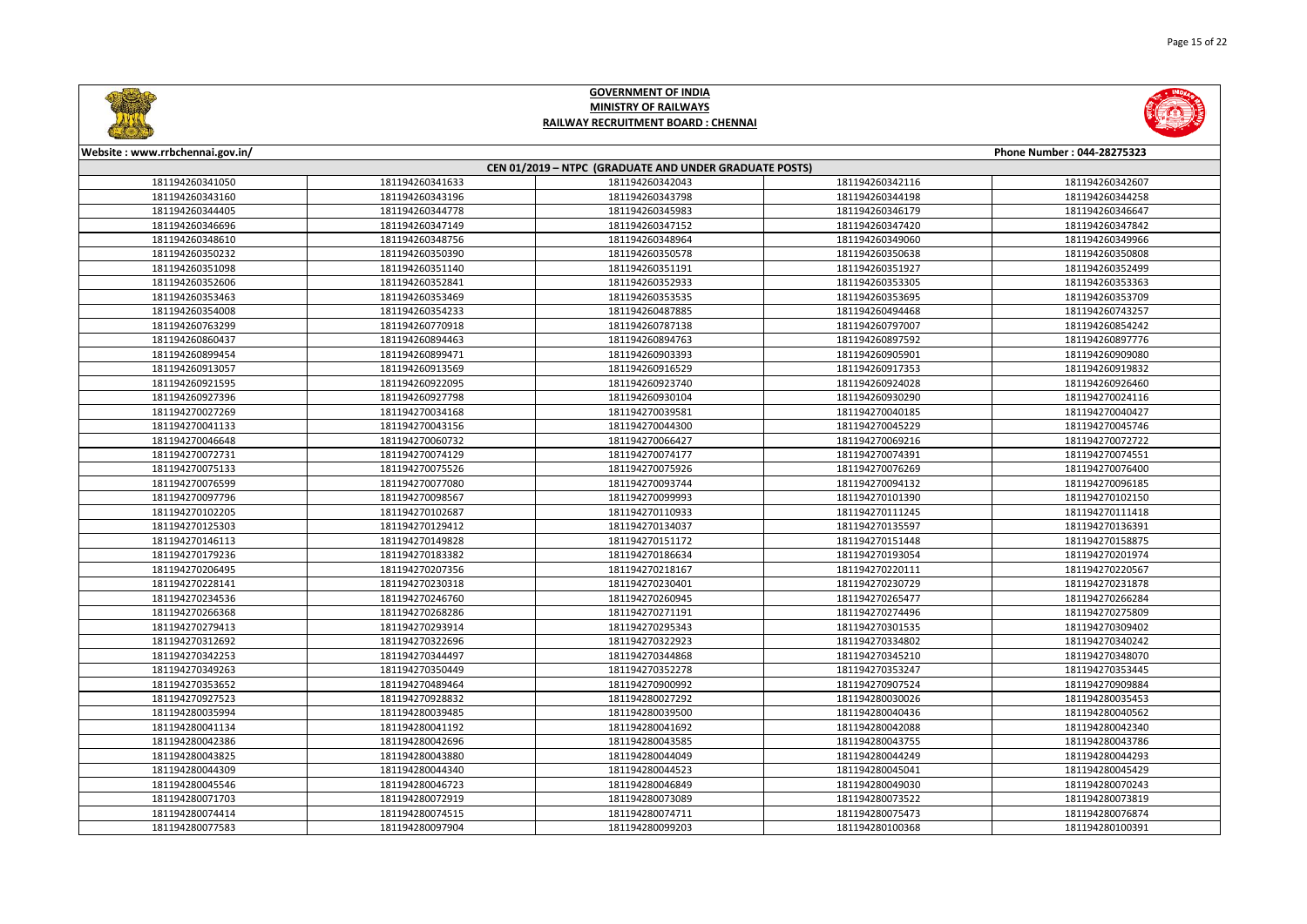



| Website: www.rrbchennai.gov.in/                        |                 |                 |                 | Phone Number: 044-28275323 |
|--------------------------------------------------------|-----------------|-----------------|-----------------|----------------------------|
| CEN 01/2019 - NTPC (GRADUATE AND UNDER GRADUATE POSTS) |                 |                 |                 |                            |
| 181194280100438                                        | 181194280100722 | 181194280101060 | 181194280101239 | 181194280102873            |
| 181194280106844                                        | 181194280117206 | 181194280119073 | 181194280119108 | 181194280120524            |
| 181194280125205                                        | 181194280134031 | 181194280134159 | 181194280134596 | 181194280134616            |
| 181194280134906                                        | 181194280135154 | 181194280135644 | 181194280136217 | 181194280136223            |
| 181194280149625                                        | 181194280150119 | 181194280189978 | 181194280191443 | 181194280195894            |
| 181194280196767                                        | 181194280196971 | 181194280198718 | 181194280200441 | 181194280200477            |
| 181194280200877                                        | 181194280216851 | 181194280219285 | 181194280222462 | 181194280225679            |
| 181194280228991                                        | 181194280234892 | 181194280242906 | 181194280260535 | 181194280281767            |
| 181194280288643                                        | 181194280289613 | 181194280294872 | 181194280300284 | 181194280304464            |
| 181194280309501                                        | 181194280314441 | 181194280318294 | 181194280331369 | 181194280362568            |
| 181194280365665                                        | 181194280415169 | 181194280431674 | 181194280450909 | 181194280470641            |
| 181194280502358                                        | 181194280551551 | 181194280562507 | 181194280572202 | 181194280576047            |
| 181194280583815                                        | 181194280596533 | 181194280603056 | 181194280611215 | 181194280613933            |
| 181194280645417                                        | 181194280647877 | 181194280650990 | 181194280653752 | 181194280654848            |
| 181194280655098                                        | 181194280659583 | 181194280661206 | 181194280669219 | 181194280682579            |
| 181194280684677                                        | 181194280689778 | 181194280707909 | 181194280708520 | 181194280708588            |
| 181194280719914                                        | 181194280720938 | 181194280734678 | 181194280742798 | 181194280756100            |
| 181194280767007                                        | 181194280768782 | 181194280772364 | 181194280772889 | 181194280772925            |
| 181194280777583                                        | 181194280780956 | 181194280784057 | 181194280785342 | 181194280789064            |
| 181194280800545                                        | 181194280817231 | 181194280818206 | 181194280819047 | 181194280821779            |
| 181194280821871                                        | 181194280823155 | 181194280826010 | 181194280826227 | 181194280831085            |
| 181194280832328                                        | 181194280832376 | 181194280832460 | 181194280840578 | 181194280849013            |
| 181194280849058                                        | 181194280858779 | 181194280860654 | 181194280865809 | 181194280867817            |
| 181194290000031                                        | 181194290000433 | 181194290001716 | 181194290002713 | 181194290004147            |
| 181194290004400                                        | 181194290007179 | 181194290008257 | 181194290008672 | 181194290008917            |
| 181194290009355                                        | 181194290010171 | 181194290014923 | 181194290015542 | 181194290015581            |
| 181194290015661                                        | 181194290016794 | 181194290019567 | 181194290019858 | 181194290019955            |
| 181194290020055                                        | 181194290020543 | 181194290022237 | 181194290023920 | 181194290025407            |
| 181194290027285                                        | 181194290028434 | 181194290029046 | 181194290030191 | 181194290031294            |
| 181194290032858                                        | 181194290033556 | 181194290034601 | 181194290034609 | 181194290034746            |
| 181194290036185                                        | 181194290036533 | 181194290039628 | 181194290039877 | 181194290040276            |
| 181194290041083                                        | 181194290050268 | 181194290052566 | 181194290053371 | 181194290054348            |
| 181194290054504                                        | 181194290054599 | 181194290056787 | 181194290057027 | 181194290057531            |
| 181194290058497                                        | 181194290060833 | 181194290061121 | 181194290062534 | 181194290063824            |
| 181194290063974                                        | 181194290064064 | 181194290064918 | 181194290065685 | 181194290067487            |
| 181194290067692                                        | 181194290067699 | 181194290067739 | 181194290068619 | 181194290070186            |
| 181194290070705                                        | 181194290071331 | 181194290072617 | 181194290081743 | 181194290090471            |
| 181194290091137                                        | 181194290092885 | 181194290093678 | 181194290093955 | 181194290094343            |
| 181194290095339                                        | 181194290095666 | 181194290096100 | 181194290096103 | 181194290096170            |
| 181194290096745                                        | 181194290096783 | 181194290097748 | 181194290098766 | 181194290105892            |
| 181194290106673                                        | 181194290107611 | 181194290108435 | 181194290111694 | 181194290113702            |
| 181194290114381                                        | 181194290114884 | 181194290115403 | 181194290116035 | 181194290116740            |
| 181194290121835                                        | 181194290122233 | 181194290123534 | 181194290125222 | 181194290129974            |
| 181194290130184                                        | 181194290131146 | 181194290131591 | 181194290131659 | 181194290131741            |
| 181194290131994                                        | 181194290132032 | 181194290133560 | 181194290137522 | 181194290137794            |
| 181194290139148                                        | 181194290141173 | 181194290141361 | 181194290142042 | 181194290142988            |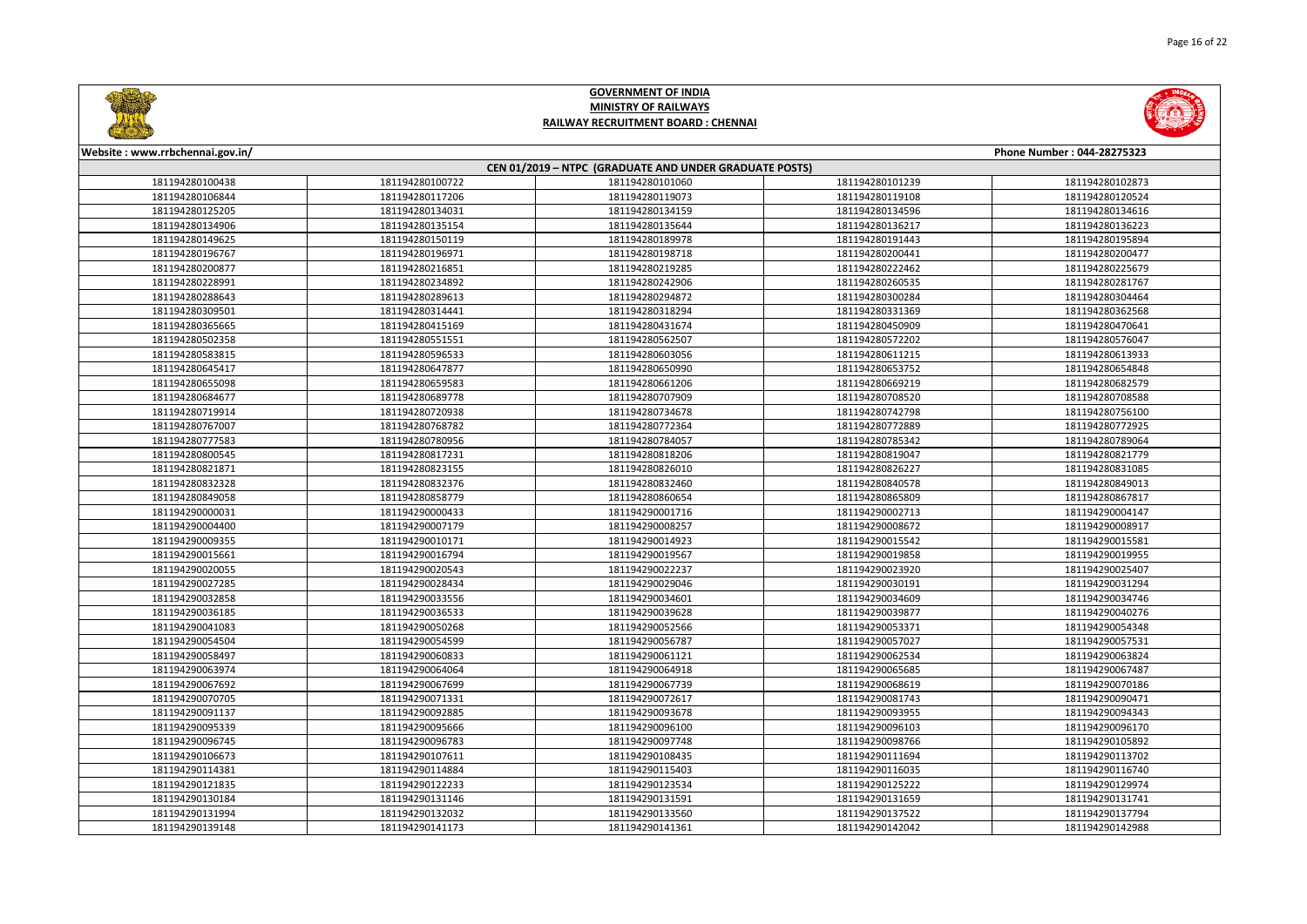



| Website: www.rrbchennai.gov.in/                        |                 |                 |                 | Phone Number: 044-28275323 |  |
|--------------------------------------------------------|-----------------|-----------------|-----------------|----------------------------|--|
| CEN 01/2019 - NTPC (GRADUATE AND UNDER GRADUATE POSTS) |                 |                 |                 |                            |  |
| 181194290143791                                        | 181194290143866 | 181194290144028 | 181194290144047 | 181194290144483            |  |
| 181194290145730                                        | 181194290145826 | 181194290145893 | 181194290147260 | 181194290147429            |  |
| 181194290149839                                        | 181194290155017 | 181194290156493 | 181194290156955 | 181194290157204            |  |
| 181194290157823                                        | 181194290159240 | 181194290161879 | 181194290162204 | 181194290164813            |  |
| 181194290167070                                        | 181194290168376 | 181194290168922 | 181194290169690 | 181194290170442            |  |
| 181194290170860                                        | 181194290172366 | 181194290173430 | 181194290175867 | 181194290177871            |  |
| 181194290184245                                        | 181194290184707 | 181194290188892 | 181194290190353 | 181194290195144            |  |
| 181194290196040                                        | 181194290196630 | 181194290197278 | 181194290197572 | 181194290198147            |  |
| 181194290199276                                        | 181194290199604 | 181194290199784 | 181194290199923 | 181194290200121            |  |
| 181194290201089                                        | 181194290201223 | 181194290202704 | 181194290202873 | 181194290203060            |  |
| 181194290203193                                        | 181194290203377 | 181194290203608 | 181194290203783 | 181194290203815            |  |
| 181194290205214                                        | 181194290206121 | 181194290206454 | 181194290206922 | 181194290208040            |  |
| 181194290209963                                        | 181194290210334 | 181194290210863 | 181194290212489 | 181194290216491            |  |
| 181194290219572                                        | 181194290221041 | 181194290221538 | 181194290222344 | 181194290223076            |  |
| 181194290224147                                        | 181194290226899 | 181194290230068 | 181194290232021 | 181194290232996            |  |
| 181194290234398                                        | 181194290235219 | 181194290238016 | 181194290238699 | 181194290240209            |  |
| 181194290240663                                        | 181194290240774 | 181194290241004 | 181194290242367 | 181194290242485            |  |
| 181194290244457                                        | 181194290245217 | 181194290246497 | 181194290247315 | 181194290247921            |  |
| 181194290249776                                        | 181194290250224 | 181194290254061 | 181194290256677 | 181194290257627            |  |
| 181194290257830                                        | 181194290260523 | 181194290261595 | 181194290265740 | 181194290265769            |  |
| 181194290266655                                        | 181194290269148 | 181194290270146 | 181194290270187 | 181194290270351            |  |
| 181194290272679                                        | 181194290272947 | 181194290277258 | 181194290278433 | 181194290280852            |  |
| 181194290280921                                        | 181194290281408 | 181194290282878 | 181194290284046 | 181194290284370            |  |
| 181194290285953                                        | 181194290286418 | 181194290287480 | 181194290290750 | 181194290291032            |  |
| 181194290294786                                        | 181194290296314 | 181194290296486 | 181194290297126 | 181194290300364            |  |
| 181194290302449                                        | 181194290308051 | 181194290309129 | 181194290311190 | 181194290313088            |  |
| 181194290314891                                        | 181194290319397 | 181194290319674 | 181194290320480 | 181194290321060            |  |
| 181194290325736                                        | 181194290330573 | 181194290334908 | 181194290336557 | 181194290336650            |  |
| 181194290336951                                        | 181194290337077 | 181194290337256 | 181194290338242 | 181194290339812            |  |
| 181194290340591                                        | 181194290341405 | 181194290342209 | 181194290342990 | 181194290343549            |  |
| 181194290343817                                        | 181194290343947 | 181194290344505 | 181194290344978 | 181194290345418            |  |
| 181194290345708                                        | 181194290345964 | 181194290347407 | 181194290348092 | 181194290348337            |  |
| 181194290348577                                        | 181194290348587 | 181194290349020 | 181194290349486 | 181194290349525            |  |
| 181194290351288                                        | 181194290358648 | 181194290360004 | 181194290360934 | 181194290364363            |  |
| 181194290364499                                        | 181194290369335 | 181194290369500 | 181194290370072 | 181194290370076            |  |
| 181194290371269                                        | 181194290371450 | 181194290371592 | 181194290371648 | 181194290373304            |  |
| 181194290377646                                        | 181194290378702 | 181194290381727 | 181194290382020 | 181194290384541            |  |
| 181194290384852                                        | 181194290384916 | 181194290386476 | 181194290386611 | 181194290388535            |  |
| 181194290389463                                        | 181194290389682 | 181194290394483 | 181194290396986 | 181194290397860            |  |
| 181194290398275                                        | 181194290398524 | 181194290404135 | 181194290404541 | 181194290406820            |  |
| 181194290407307                                        | 181194290407702 | 181194290408839 | 181194290408997 | 181194290410600            |  |
| 181194290410611                                        | 181194290411615 | 181194290414428 | 181194290415948 | 181194290422534            |  |
| 181194290425448                                        | 181194290426770 | 181194290429893 | 181194290430041 | 181194290430261            |  |
| 181194290430611                                        | 181194290430795 | 181194290430813 | 181194290432766 | 181194290435174            |  |
| 181194290435443                                        | 181194290435660 | 181194290436148 | 181194290437787 | 181194290439006            |  |
| 181194290439660                                        | 181194290440784 | 181194290441334 | 181194290442366 | 181194290445942            |  |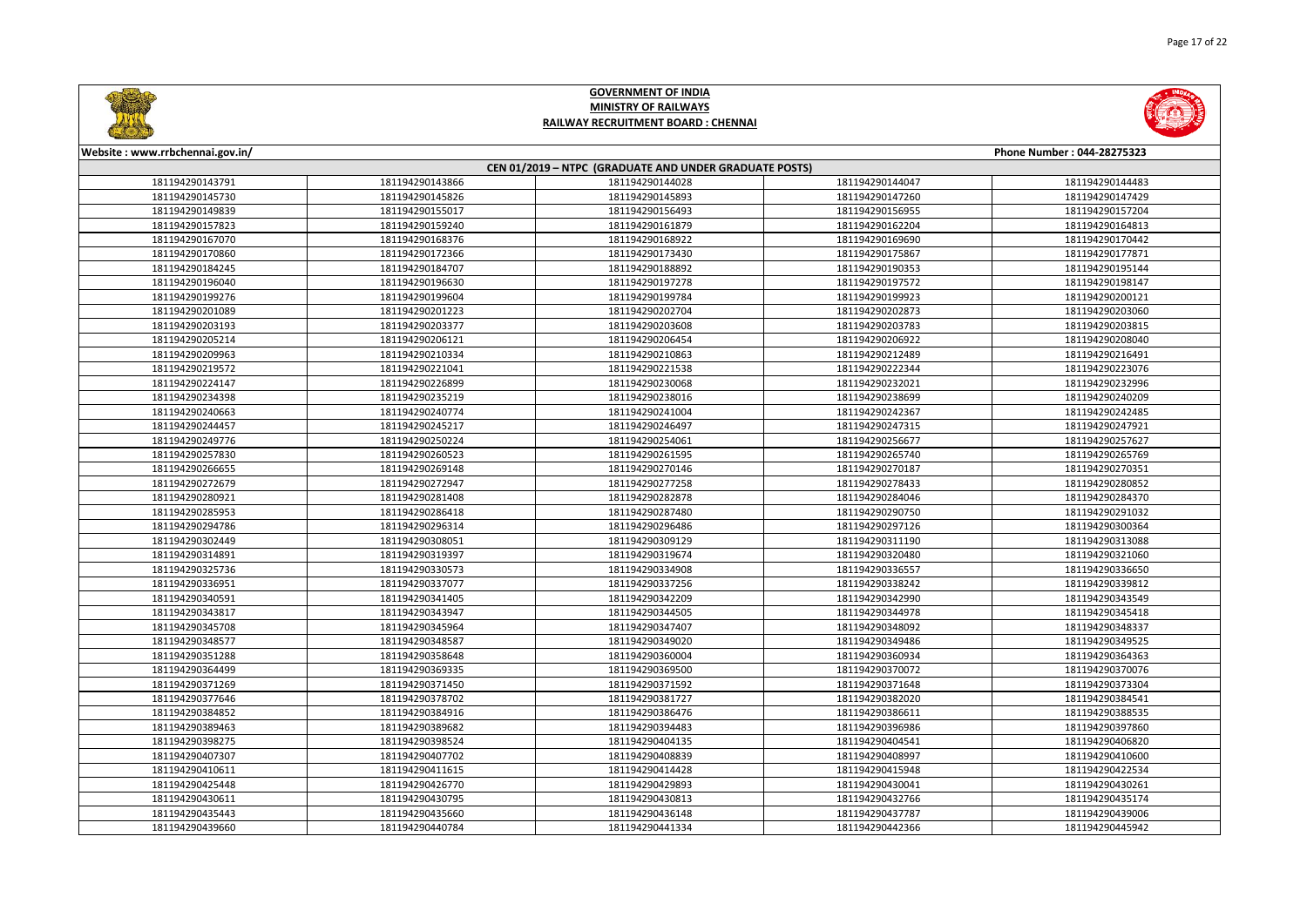

**Website : www.rrbchennai.gov.in/ Phone Number : 044-28275323**



## **CEN 01/2019 – NTPC (GRADUATE AND UNDER GRADUATE POSTS)** 181194290448539 181194290450414 181194290452786 181194290452821 181194290453611 181194290453846 181194290454769 181194290454780 181194290456190 181194290458083 181194290459756 181194290461479 181194290463396 181194290464858 181194290469628 181194290471820 181194290478817 181194290479205 181194290482879 181194290485794 181194290488192 181194290488330 181194290488481 181194290488876 181194290499579 181194290499843 181194290500517 181194290501111 181194290504582 181194290504966 181194290506445 181194290508173 181194290508878 181194290509241 181194290511452 181194290513040 181194290513871 181194290514037 181194290515185 181194290517561 181194290519878 181194290520295 181194290520640 181194290521108 181194290523415 181194290524160 181194290524575 181194290524803 181194290525151 181194290525231 181194290527149 181194290530606 181194290531708 181194290534079 181194290535875 181194290536374 181194290542646 181194290543071 181194290544520 181194290549194 181194290549765 181194290549776 181194290551450 181194290556294 181194290557772 181194290560348 181194290560510 181194290563039 181194290564006 181194290564447 181194290565168 181194290565279 181194290566858 181194290566934 181194290569262 181194290569997 181194290570508 181194290572283 181194290573896 181194290585622 181194290591145 181194290594376 181194290608406 181194290608965 181194290615789 181194290616931 181194290617382 181194290627797 181194290638528 181194290643479 181194290654329 181194290654502 181194290661032 181194290669671 181194290671751 181194290672340 181194290681529 181194290681592 181194290682594 181194290687942 181194290697468 181194290700985 181194290704441 181194290704704 181194290711121 181194290717527 181194290720683 181194290724598 181194290728171 | 181194290734156 | 181194290738017 | 181194290738017 | 181194290738289 | 181194290738289 181194290746863 181194290750117 181194290759600 181194290759877 181194290762073 181194290762392 181194290764096 181194290765497 181194290771002 181194290771959 181194290772352 181194290772389 181194290781881 181194290783540 181194290784826 181194290790983 181194290797747 181194290798332 181194290799471 181194290801295 181194290806493 181194290806635 181194290807361 181194290807454 181194290811547 181194290811722 181194290813676 181194290814581 181194290816480 181194290817063 181194290817660 181194290817873 181194290819671 181194290820350 181194290821205 181194290822440 181194290830452 181194290831491 181194290831513 181194290833656 181194290834362 181194290835415 181194290846303 181194290853628 181194290863108 181194290871993 181194290872313 181194290878026 181194290884659 181194290884961 181194290893593 181194290901648 181194290911877 181194290916887 181194290920808 181194290920922 181194290921370 181194290922374 181194290922576 181194290922728 181194290923488 181194290925451 181194290926712 181194290926766 181194290927196 181194290927818 181194290928450 181194290928504 181194290929441 181194290929653 181194290929656 181194290929864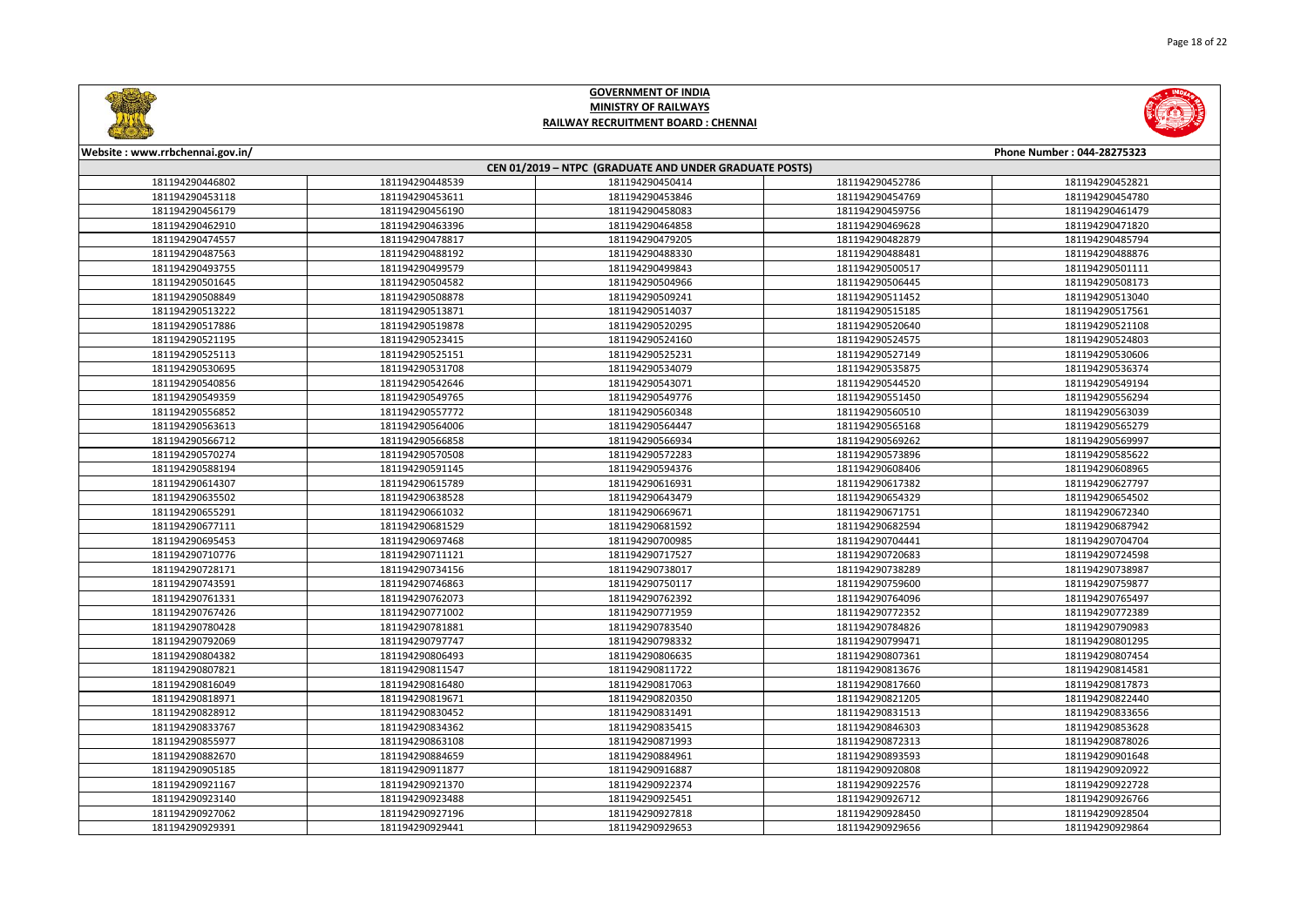



| Website: www.rrbchennai.gov.in/<br>Phone Number: 044-28275323 |                 |                 |                 |                 |  |
|---------------------------------------------------------------|-----------------|-----------------|-----------------|-----------------|--|
| CEN 01/2019 - NTPC (GRADUATE AND UNDER GRADUATE POSTS)        |                 |                 |                 |                 |  |
| 181194290930512                                               | 181194290931072 | 181194290931680 | 181194290932379 | 181194300045922 |  |
| 181194310040422                                               | 181194310044707 | 181194310045589 | 181194310101051 | 181194310118536 |  |
| 181194310118757                                               | 181194310156377 | 181194310157147 | 181194310163771 | 181194310174707 |  |
| 181194310191533                                               | 181194310271039 | 181194310350709 | 181194310351809 | 181194310354678 |  |
| 181194310376844                                               | 181194310382837 | 181194310916213 | 181195120355164 | 181195120356031 |  |
| 181195120359368                                               | 181195120367703 | 181195120367821 | 181195120372196 | 181195120377151 |  |
| 181195120377158                                               | 181195120377936 | 181195120385611 | 181195120387364 | 181195120388237 |  |
| 181195120390353                                               | 181195120392623 | 181195120393912 | 181195120400161 | 181195120408314 |  |
| 181195120412606                                               | 181195120425378 | 181195120428216 | 181195120429933 | 181195120433317 |  |
| 181195120433336                                               | 181195120442423 | 181195120443919 | 181195120449024 | 181195120449690 |  |
| 181195120458574                                               | 181195120463170 | 181195120465184 | 181195120465860 | 181195120466890 |  |
| 181195120473287                                               | 181195120475540 | 181195120476108 | 181195120482085 | 181195120487244 |  |
| 181195120492637                                               | 181195120497467 | 181195120499577 | 181195120503654 | 181195120503684 |  |
| 181195120503702                                               | 181195120505875 | 181195120506793 | 181195120518698 | 181195120518721 |  |
| 181195120527766                                               | 181195120527779 | 181195120533856 | 181195120538777 | 181195120540712 |  |
| 181195120558125                                               | 181195130363173 | 181195130363616 | 181195130363665 | 181195130367252 |  |
| 181195130376029                                               | 181195130381183 | 181195130418010 | 181195130453936 | 181195130475445 |  |
| 181195130476840                                               | 181195130515988 | 181195130527790 | 181195130533057 | 181195130544321 |  |
| 181195130548729                                               | 181195130562418 | 181195130566921 | 181195140444208 | 181195150352460 |  |
| 181195150372313                                               | 181195150456186 | 181195160017909 | 181195160031334 | 181195160037764 |  |
| 181195160039378                                               | 181195160039707 | 181195160043990 | 181195160045803 | 181195160074882 |  |
| 181195160075520                                               | 181195160075641 | 181195160076326 | 181195160076394 | 181195160101720 |  |
| 181195160102269                                               | 181195160102495 | 181195160119741 | 181195160125143 | 181195160134485 |  |
| 181195160134728                                               | 181195160150247 | 181195160150422 | 181195170029024 | 181195170044976 |  |
| 181195170046093                                               | 181195170047464 | 181195170071736 | 181195170074636 | 181195170099535 |  |
| 181195170100052                                               | 181195170101214 | 181195170105963 | 181195170118456 | 181195170151404 |  |
| 181195170151518                                               | 181195170357906 | 181195170368594 | 181195170371061 | 181195170371084 |  |
| 181195170374209                                               | 181195170377427 | 181195170381336 | 181195170383986 | 181195170384033 |  |
| 181195170387305                                               | 181195170387311 | 181195170388524 | 181195170394537 | 181195170434149 |  |
| 181195170435161                                               | 181195170437390 | 181195170437742 | 181195170441949 | 181195170442511 |  |
| 181195170443756                                               | 181195170450496 | 181195170454365 | 181195170455947 | 181195170467393 |  |
| 181195170469404                                               | 181195170469436 | 181195170471971 | 181195170472093 | 181195170472936 |  |
| 181195170476516                                               | 181195170476593 | 181195170490763 | 181195170494534 | 181195170495179 |  |
| 181195170498908                                               | 181195170502417 | 181195170504403 | 181195170506801 | 181195170514526 |  |
| 181195170518537                                               | 181195170527355 | 181195170532317 | 181195170532604 | 181195170536448 |  |
| 181195170540321                                               | 181195170557528 | 181195170558105 | 181195170568757 | 181195180023839 |  |
| 181195180063258                                               | 181195180066667 | 181195180098107 | 181195180111810 | 181195180138621 |  |
| 181195180209960                                               | 181195180210735 | 181195180215214 | 181195180222051 | 181195180242982 |  |
| 181195180258071                                               | 181195180269110 | 181195180272799 | 181195180341803 | 181195180343774 |  |
| 181195180371323                                               | 181195180372763 | 181195180379387 | 181195180384865 | 181195180386689 |  |
| 181195180431741                                               | 181195180446059 | 181195180454113 | 181195180454979 | 181195180473112 |  |
| 181195180485585                                               | 181195180536233 | 181195180567718 | 181195180570104 | 181195190152583 |  |
| 181195190152608                                               | 181195190154206 | 181195190154312 | 181195190154557 | 181195190154661 |  |
| 181195190155125                                               | 181195190155341 | 181195190155479 | 181195190155525 | 181195190155755 |  |
| 181195190157158                                               | 181195190157212 | 181195190157449 | 181195190158027 | 181195190159341 |  |
| 181195190160308                                               | 181195190161343 | 181195190164305 | 181195190164535 | 181195190164856 |  |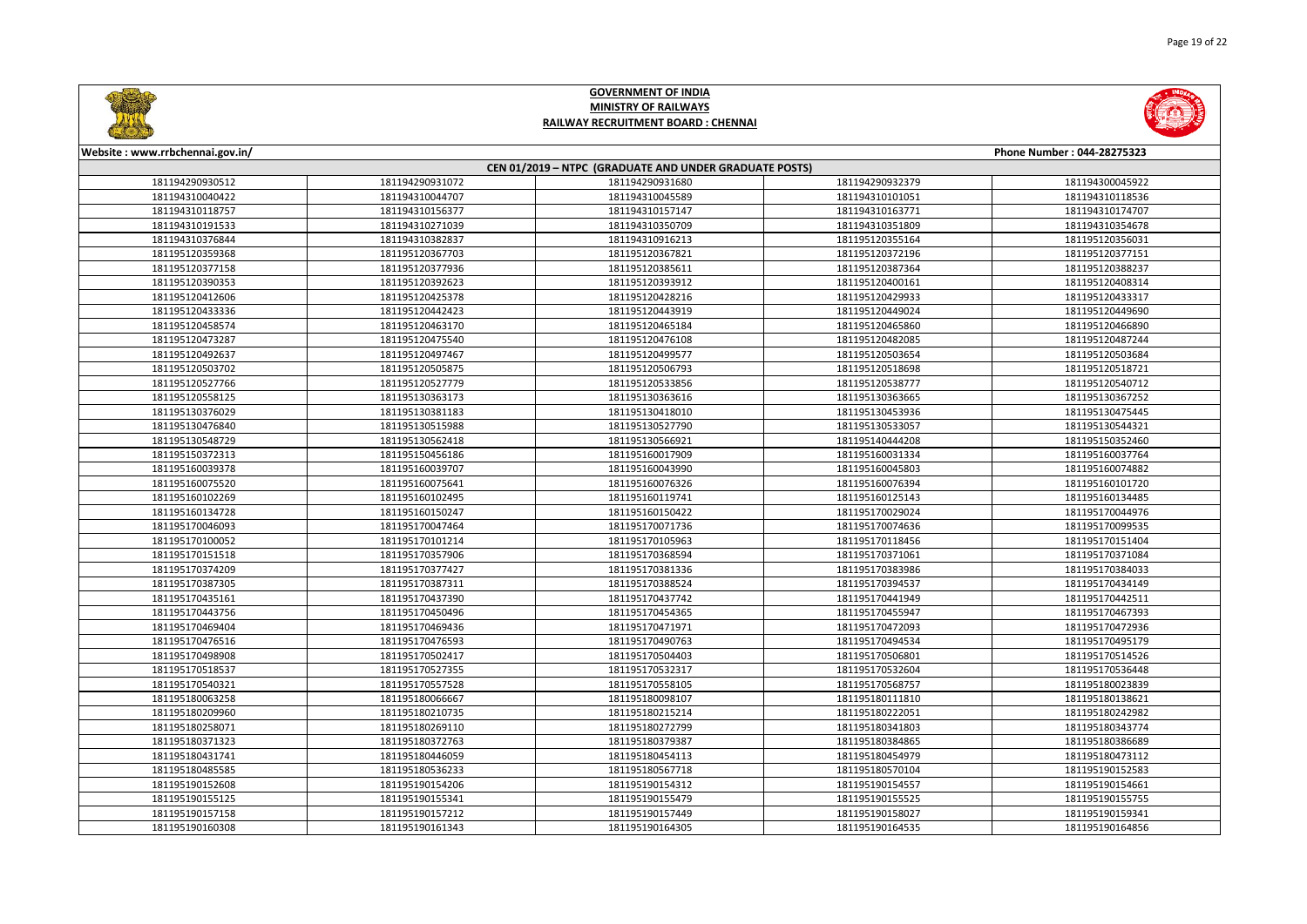



| Phone Number: 044-28275323<br> Website : www.rrbchennai.gov.in/ |                 |                 |                 |                 |  |
|-----------------------------------------------------------------|-----------------|-----------------|-----------------|-----------------|--|
| CEN 01/2019 - NTPC (GRADUATE AND UNDER GRADUATE POSTS)          |                 |                 |                 |                 |  |
| 181195190166396                                                 | 181195190166452 | 181195190167565 | 181195190168286 | 181195190170868 |  |
| 181195190170879                                                 | 181195190171168 | 181195190171176 | 181195190171788 | 181195190172271 |  |
| 181195190174650                                                 | 181195190176181 | 181195190176222 | 181195190176247 | 181195190176355 |  |
| 181195190177809                                                 | 181195190178627 | 181195190181259 | 181195190181812 | 181195190183213 |  |
| 181195190184035                                                 | 181195190184117 | 181195190185007 | 181195190185222 | 181195190185963 |  |
| 181195190186197                                                 | 181195190222272 | 181195190227089 | 181195190239405 | 181195190239702 |  |
| 181195190245050                                                 | 181195190283501 | 181195190286216 | 181195190313486 | 181195190326287 |  |
| 181195190329921                                                 | 181195190336165 | 181195190340825 | 181195190342225 | 181195190342461 |  |
| 181195190343234                                                 | 181195190345269 | 181195190345272 | 181195190345907 | 181195190346165 |  |
| 181195190346828                                                 | 181195190347351 | 181195190348789 | 181195190349830 | 181195190350939 |  |
| 181195190352217                                                 | 181195190353548 | 181195190354004 | 181195190355149 | 181195190365255 |  |
| 181195190368595                                                 | 181195190376719 | 181195190376817 | 181195190383133 | 181195190383482 |  |
| 181195190383974                                                 | 181195190388058 | 181195190392042 | 181195190392074 | 181195190394887 |  |
| 181195190396589                                                 | 181195190404010 | 181195190409708 | 181195190419582 | 181195190425140 |  |
| 181195190437289                                                 | 181195190438909 | 181195190465217 | 181195190476688 | 181195190483988 |  |
| 181195190485107                                                 | 181195190489964 | 181195190502824 | 181195190522951 | 181195190524052 |  |
| 181195190526794                                                 | 181195190541570 | 181195190554418 | 181195190556640 | 181195190559452 |  |
| 181195190564227                                                 | 181195190564971 | 181195220029043 | 181195220039638 | 181195220076674 |  |
| 181195220084224                                                 | 181195220099422 | 181195220103493 | 181195220116076 | 181195220120440 |  |
| 181195220134433                                                 | 181195220135022 | 181195220135294 | 181195220136279 | 181195220149394 |  |
| 181195220177159                                                 | 181195230151312 | 181195230162452 | 181195230169043 | 181195230171543 |  |
| 181195230205189                                                 | 181195230217440 | 181195230340045 | 181195230345261 | 181195250027249 |  |
| 181195250075052                                                 | 181195250099057 | 181195250117955 | 181195250153018 | 181195250154226 |  |
| 181195250155064                                                 | 181195250155116 | 181195250158479 | 181195250159554 | 181195250159806 |  |
| 181195250173040                                                 | 181195250176743 | 181195250177416 | 181195250182041 | 181195250182976 |  |
| 181195250183436                                                 | 181195250185834 | 181195250229123 | 181195250311175 | 181195250335512 |  |
| 181195250339112                                                 | 181195250342957 | 181195250343764 | 181195250347013 | 181195250347730 |  |
| 181195250350340                                                 | 181195250354613 | 181195250361308 | 181195250363211 | 181195250363216 |  |
| 181195250364897                                                 | 181195250369184 | 181195250371181 | 181195250374185 | 181195250375494 |  |
| 181195250376502                                                 | 181195250377954 | 181195250378187 | 181195250383144 | 181195250384021 |  |
| 181195250392549                                                 | 181195250425588 | 181195250429915 | 181195250429925 | 181195250437864 |  |
| 181195250438761                                                 | 181195250438771 | 181195250450133 | 181195250455150 | 181195250457933 |  |
| 181195250459112                                                 | 181195250460866 | 181195250460927 | 181195250461930 | 181195250464662 |  |
| 181195250479929                                                 | 181195250485785 | 181195250486821 | 181195250489116 | 181195250490323 |  |
| 181195250500284                                                 | 181195250501188 | 181195250501294 | 181195250501921 | 181195250507345 |  |
| 181195250510454                                                 | 181195250511053 | 181195250514439 | 181195250514494 | 181195250526820 |  |
| 181195250528990                                                 | 181195250528995 | 181195250535384 | 181195250539817 | 181195250541345 |  |
| 181195250558101                                                 | 181195250560755 | 181195250566898 | 181195250567095 | 181195250568288 |  |
| 181195250568562                                                 | 181195250570364 | 181195250570523 | 181195260152571 | 181195260152593 |  |
| 181195260152683                                                 | 181195260152784 | 181195260152807 | 181195260152886 | 181195260153248 |  |
| 181195260153331                                                 | 181195260153379 | 181195260153610 | 181195260153690 | 181195260154020 |  |
| 181195260155039                                                 | 181195260155410 | 181195260155747 | 181195260155750 | 181195260156031 |  |
| 181195260156602                                                 | 181195260156963 | 181195260157120 | 181195260157418 | 181195260157506 |  |
| 181195260158065                                                 | 181195260158226 | 181195260158242 | 181195260158689 | 181195260158693 |  |
| 181195260159502                                                 | 181195260159683 | 181195260159921 | 181195260159984 | 181195260160117 |  |
| 181195260160127                                                 | 181195260160560 | 181195260160987 | 181195260161019 | 181195260161105 |  |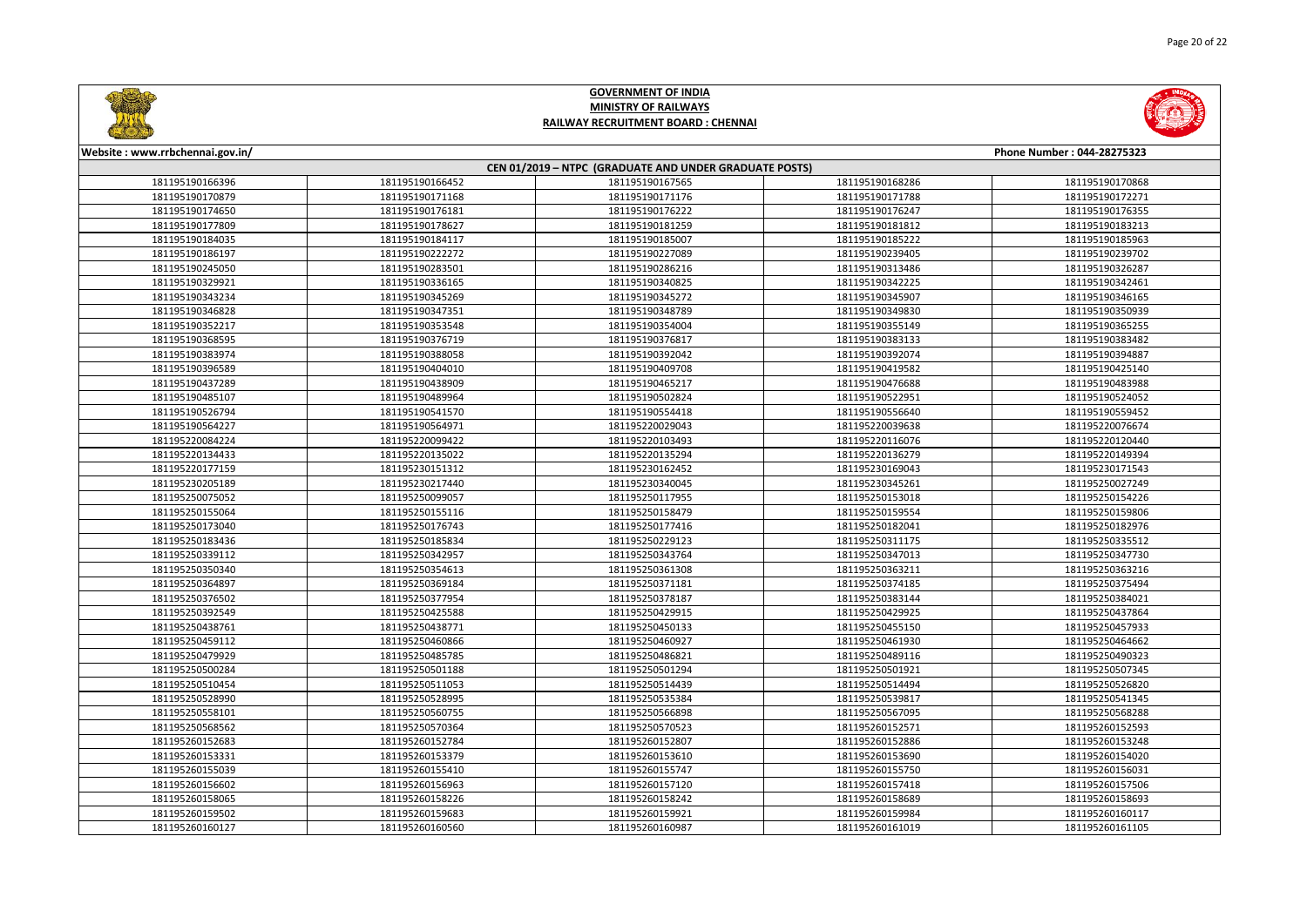



| Website: www.rrbchennai.gov.in/                        |                 |                 |                 | Phone Number: 044-28275323 |
|--------------------------------------------------------|-----------------|-----------------|-----------------|----------------------------|
| CEN 01/2019 - NTPC (GRADUATE AND UNDER GRADUATE POSTS) |                 |                 |                 |                            |
| 181195260161559                                        | 181195260161853 | 181195260161857 | 181195260162321 | 181195260162632            |
| 181195260163219                                        | 181195260163337 | 181195260163358 | 181195260163403 | 181195260163831            |
| 181195260164071                                        | 181195260165137 | 181195260165260 | 181195260165608 | 181195260165864            |
| 181195260166137                                        | 181195260166349 | 181195260166547 | 181195260166581 | 181195260166777            |
| 181195260167169                                        | 181195260167454 | 181195260167812 | 181195260168272 | 181195260168377            |
| 181195260168661                                        | 181195260168682 | 181195260170025 | 181195260170559 | 181195260170680            |
| 181195260170821                                        | 181195260171151 | 181195260171343 | 181195260171494 | 181195260171519            |
| 181195260171725                                        | 181195260172043 | 181195260172293 | 181195260172892 | 181195260173061            |
| 181195260173096                                        | 181195260173845 | 181195260174503 | 181195260174682 | 181195260174964            |
| 181195260175332                                        | 181195260175986 | 181195260176079 | 181195260176384 | 181195260176471            |
| 181195260176515                                        | 181195260177082 | 181195260177579 | 181195260178188 | 181195260178718            |
| 181195260179233                                        | 181195260179284 | 181195260179424 | 181195260179525 | 181195260179820            |
| 181195260179961                                        | 181195260181389 | 181195260181417 | 181195260181600 | 181195260181631            |
| 181195260182004                                        | 181195260182793 | 181195260183829 | 181195260184028 | 181195260184440            |
| 181195260184512                                        | 181195260185512 | 181195260186432 | 181195260188550 | 181195260188860            |
| 181195260190815                                        | 181195260192227 | 181195260195290 | 181195260197888 | 181195260203480            |
| 181195260205085                                        | 181195260205338 | 181195260205783 | 181195260213764 | 181195260226388            |
| 181195260252634                                        | 181195260266201 | 181195260271635 | 181195260273484 | 181195260273797            |
| 181195260275885                                        | 181195260276329 | 181195260280021 | 181195260282986 | 181195260284561            |
| 181195260293781                                        | 181195260294280 | 181195260294844 | 181195260296238 | 181195260300013            |
| 181195260300285                                        | 181195260300874 | 181195260301446 | 181195260302918 | 181195260303616            |
| 181195260307489                                        | 181195260313769 | 181195260313851 | 181195260316148 | 181195260317520            |
| 181195260319684                                        | 181195260322509 | 181195260324882 | 181195260327954 | 181195260330295            |
| 181195260330823                                        | 181195260333087 | 181195260334790 | 181195260338042 | 181195260338333            |
| 181195260338757                                        | 181195260340506 | 181195260340841 | 181195260341277 | 181195260341336            |
| 181195260341346                                        | 181195260341457 | 181195260341942 | 181195260342184 | 181195260342495            |
| 181195260342797                                        | 181195260344101 | 181195260344457 | 181195260344607 | 181195260344812            |
| 181195260345469                                        | 181195260345695 | 181195260345873 | 181195260346339 | 181195260347237            |
| 181195260348278                                        | 181195260348914 | 181195260349073 | 181195260349719 | 181195260351034            |
| 181195260351336                                        | 181195260351613 | 181195260351787 | 181195260351869 | 181195260352077            |
| 181195260352431                                        | 181195260352533 | 181195260352631 | 181195260352824 | 181195260353024            |
| 181195260353597                                        | 181195260353604 | 181195260353829 | 181195260354049 | 181195260354669            |
| 181195260354875                                        | 181195260360449 | 181195260360475 | 181195260360478 | 181195260360852            |
| 181195260363238                                        | 181195260365260 | 181195260367432 | 181195260368146 | 181195260368933            |
| 181195260368994                                        | 181195260371062 | 181195260375499 | 181195260376488 | 181195260377181            |
| 181195260377182                                        | 181195260378965 | 181195260378971 | 181195260384770 | 181195260384780            |
| 181195260391950                                        | 181195260393290 | 181195260399889 | 181195260400913 | 181195260402506            |
| 181195260405084                                        | 181195260406342 | 181195260409058 | 181195260429358 | 181195260430966            |
| 181195260436235                                        | 181195260436906 | 181195260438920 | 181195260438928 | 181195260445418            |
| 181195260451357                                        | 181195260454582 | 181195260454745 | 181195260455079 | 181195260460078            |
| 181195260462688                                        | 181195260465193 | 181195260465761 | 181195260467851 | 181195260469158            |
| 181195260469414                                        | 181195260471513 | 181195260472151 | 181195260473474 | 181195260475954            |
| 181195260476085                                        | 181195260476842 | 181195260479765 | 181195260485889 | 181195260487669            |
| 181195260490187                                        | 181195260493457 | 181195260493849 | 181195260494387 | 181195260495626            |
| 181195260496741                                        | 181195260497158 | 181195260497214 | 181195260497433 | 181195260498385            |
| 181195260499326                                        | 181195260500309 | 181195260504851 | 181195260505552 | 181195260512383            |